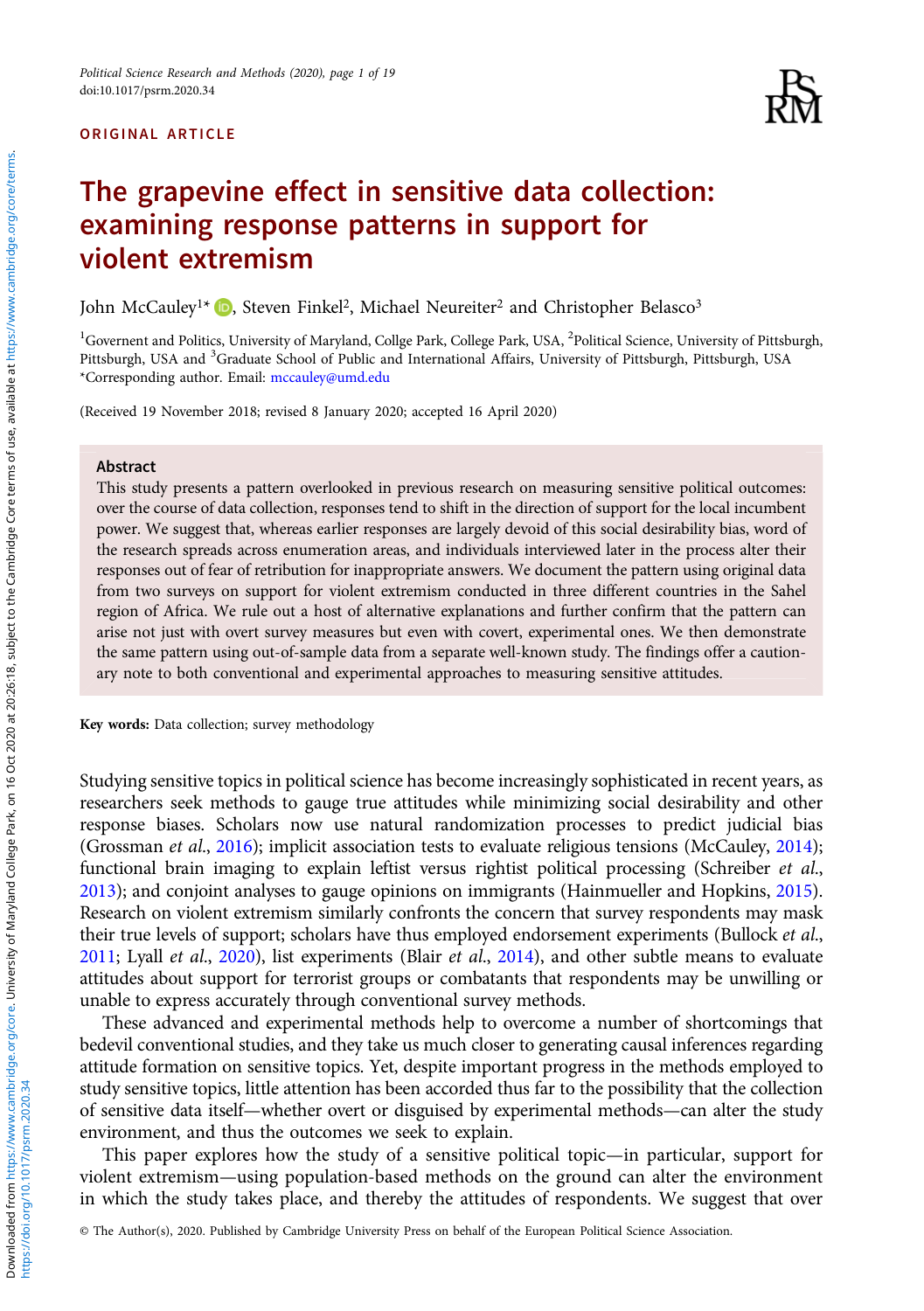the course of data collection, study participants who learn of the execution of research on the sensitive topic in their locality and then become subjects themselves may provide systematically different answers as the survey progresses, likely out of fear of retribution from the incumbent power. Social desirability bias typically reflects the concern that individuals alter their responses to survey questions based on information they glean immediately as questions are posed. Here, we argue that social desirability bias can emerge collectively "through the grapevine", as previous respondents share the contours of sensitive enumeration topics with other community members. As a result, respondents' answers to measures of extremist support gradually tend to side with incumbent power holders in the areas where they live.

To test these claims, we rely on two original surveys conducted in the Sahel region of Africa, where terrorist groups have become increasingly disruptive. Using evidence collected over a sixweek period from over 7700 respondents in Burkina Faso, Chad, and Niger in 2013, and again over an eight-week period among approximately 7900 respondents in the same context in 2017, we show that expressed support for violent extremism changes systematically over the course of the data collection periods. More specifically, individuals interviewed at later times within a given commune—the smallest geographic administrative unit in the Sahel and the basis for the study's sampling frame—are significantly less likely to express support for extremist violence than are individuals interviewed earlier in that same commune. Whereas at the outset of data collection, 55 percent of respondents were neutral or positive on at least one of our measures of extremist support, by the end of the data collection period within respondents' communes this number was 18 percent, a decrease of 37-percentage points over an approximately one-month period. Even responses to an endorsement experiment meant to overcome conventional concerns of social desirability bias prove susceptible to this grapevine effect, though the effects are less consistent than observed with overt measures. We suggest that respondents' answers become increasingly pro-government as the data collection on extremism in the region advances, as respondents fear reprisal from those in power in the enumeration areas.

We account for a number of possible alternative explanations, including selection effects in the type of respondents who take part earlier and later and changes in enumerator behavior over time, and we include commune-level dummy variables in the models in order to control for between-commune confounding in the estimation of within-commune time-of-interview effects. To further evaluate our claims, we study patterns in support for extremist groups using out-of-sample data from a separate well-known study, Corstange's ([2016\)](#page-17-0) analysis of support for Hizballah in Lebanon. The results lend credibility to the argument: support for violent extremist groups changes systematically over the course of data collection in the direction of support for the local incumbent power.

The study is novel in several respects. First, it goes beyond average effects to explore systematic changes in responses over time as a function of the research enterprise itself. Second, it recognizes the endogenous relationship between survey outcomes and the local political powers who sanction those data collection activities. When extensive data collection on sensitive topics takes place in communities, local incumbent powers are implicated more extensively than we typically acknowledge, and community members are not naïve to their place in the research. We suggest that those factors bear importantly on the outcomes we study. Third, we exploit original data from an understudied region of the world that is increasingly central to the fight against violent extremism, and we go a step further in illustrating the argument using an additional data source from a different region.

The implications of this methodological cautionary note are clear. Especially with the use of overt measures of sensitive attitudes, but even under subtle, experimental conditions, social desirability bias can still creep into population-based data as information regarding data collection spreads. Researchers studying sensitive topics, especially in the developing world, must be acutely aware of the relationships between their work on the ground, the subjects of their study, and the local powers who sanction that work. Further, the results suggest that more intense data collection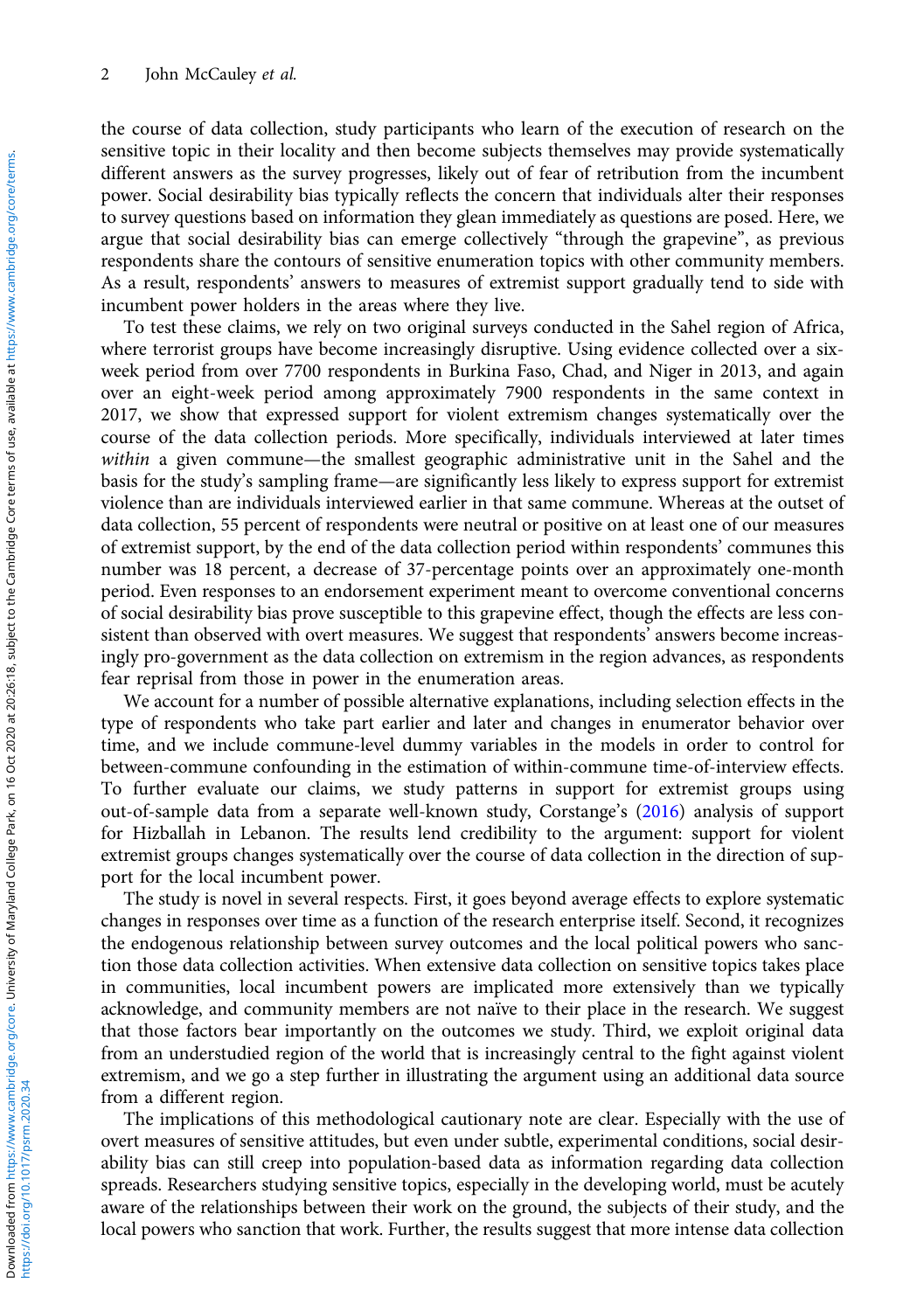over shorter periods of time may better capture the unadulterated attitudes of respondents than population-based research carried out over a longer time period.

#### 1. Explaining changes in response patterns over time

Understanding how response patterns might change systematically over the course of data collection requires explication of the role of the local power holder, the perceptions and self-awareness of those studied, and the content of the study. We explore each of these components.

## 1.1 Local power holders

We begin by noting that studies involving extensive data collection at the individual level almost always require the authorization of national and local power holders. In our own research outlined here, permissions were obtained at the ministry level and from local authorities in each enumeration area. In turn, the enumeration teams were issued certification letters, and the governments helped to publicize the survey and encourage participation via radio announcements in various languages. As Fujii ([2012](#page-17-0)) notes, it is both implausible and reckless to collect data from local contexts in the developing world without authorization, as local power holders will certainly know of the presence of researchers and maintain a right to sanction the research activities, particularly those undertaken by outsiders. Importantly, the local incumbent power may not always be the formally recognized government; Atran *et al.*, [\(2017\)](#page-17-0) stress that in the context of studying terrorism, official governments can in some cases be too weak to provide consent, having abdicated that role to rebel opposition or terrorist groups in certain areas. This is a point to which we return later in the paper. Irrespective of who holds de facto local power, however, we suggest that the process of obtaining and publicizing local authorization creates a broader awareness in enumeration areas that the sanctioning power is in some sense implicated in the research.

In the study areas of Burkina Faso, Chad, and Niger exploited for this study, the formally recognized governments constitute the local power holders. Burkina Faso and Niger each score above 5 on the Polity IV democracy index, suggesting relatively democratic institutions and governments that exercise control with at least moderate support and legitimacy. Chad is less democratic but exerts fairly heavy-handed military control over citizens, mitigating the potential for rebel or extremist groups to gain de facto control (Marchal, [2016](#page-18-0)). All three countries take part in the regional G5 Sahel Cross-Border Joint Force aimed at undercutting terrorist activity, $\frac{1}{1}$ and, while extremists carry out insurgent attacks in the region, no rebel or extremist groups hold territorial control in the study area. As of our data collection, the extremist groups that are active in Burkina Faso, Chad, and Niger by and large have not operated openly; instead, they infiltrate communities and operate in the shadows or with one-off attacks (Antwi-Boateng, [2017\)](#page-17-0). For the purposes of hypothesis testing below, we thus treat the formally recognized governments as the local incumbent power holders.

## 1.2 Individuals under study

From the perspective of individuals under study, we note three tendencies relevant to response patterns over time. First, especially in rural or developing contexts, community members are typically well aware of the population-based surveys conducted around them. Hershfield et al., [\(1983\)](#page-17-0) note that the presence of enumerators tends to be more conspicuous than researchers

<sup>&</sup>lt;sup>1</sup>The G5 operates with support from France, the United Nations, and others. For more details, see France Diplomatie, "G5 Sahel Joint Force and the Sahel Alliance," [https://www.diplomatie.gouv.fr/en/french-foreign-policy/defence-security/crisis](https://www.diplomatie.gouv.fr/en/french-foreign-policy/defence-security/crisis-and-conflicts/g5-sahel-joint-force-and-the-sahel-alliance/)[and-conflicts/g5-sahel-joint-force-and-the-sahel-alliance/.](https://www.diplomatie.gouv.fr/en/french-foreign-policy/defence-security/crisis-and-conflicts/g5-sahel-joint-force-and-the-sahel-alliance/) <sup>2</sup>

 $2$ This has begun to change somewhat in Burkina Faso as the security situation has deteriorated in the period following our data collection. See "Kalashnikovs and no-go zones: east Burkina Faso falls to militants." The Guardian, 22 April 2019.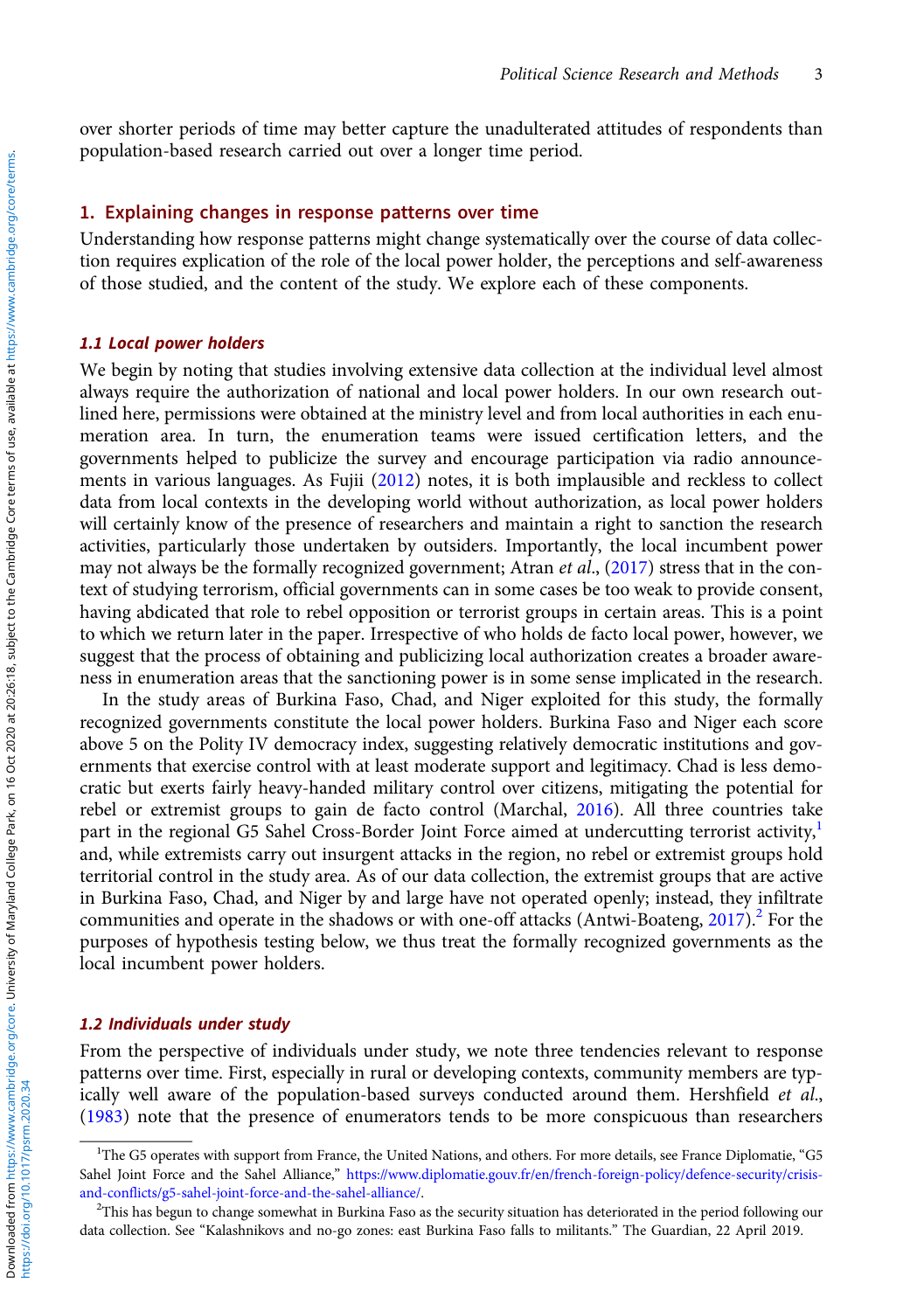assume, such that word of the research activities often precedes their arrival at households. That public opinion surveys like the Afrobarometer typically record the presence of community members listening in on ostensibly private survey interviews further provides an indication of the extent to which individual data collection is in some sense a community-wide activity. As knowledge of the activities spreads, later respondents provide attitudinal data from a different informational baseline than their counterparts reached earlier in the enumeration period.

Second, participants in public opinion surveys in the developing world often maintain fairly deep skepticism regarding the provenance of survey questionnaires and the confidentiality of their answers. According to Afrobarometer data, over one-third of respondents from Round 6 (and over half from Round 5) believe that enumerators for this non-partisan, non-governmental enterprise were sent by the government, despite a clear introductory statement to the contrary.<sup>3</sup> Longstanding skepticism about the secrecy of votes in elections—sometimes justified—can similarly undermine community members' confidence in other ostensibly confidential activities such as survey enumeration (Kalinin, [2016\)](#page-18-0). In fact, Singer et al.,  $(1992)$  $(1992)$  note that more elaborate assurances of confidentiality in the collection of individual-level data can be counterproductive, increasing participants' concerns that their responses may be revealed. In short, participants in population-based research often assume that their responses may be known to local authorities.

Third, we assume that community members understand the capacity of local power holders to punish. Trust in police forces in our region of study remains low, owing in part to what is perceived as excessive use of force and arbitrary applications of punishment without due process (Goldsmith, [2005](#page-17-0)). Contexts controlled by rebel or terrorist groups can be much worse: the Taliban notoriously applied rigid punishment against women for minor dress code violations (Goodson, [2001](#page-17-0)), and as Boko Haram expanded in northern Nigeria, community members who challenged the group's authority were summarily killed (Mohammed, [2014\)](#page-18-0). In response, up to 1.7 million persons are estimated to have moved internally (UNHCR [2017](#page-18-0)), indicating a clear understanding of the incumbent power's ability to punish.

To summarize the individual-level perspective, knowledge of population-based data collection tends to spread as those activities advance; meanwhile, participants often assume that their answers may be known to local authorities who possess the capacity to punish community members deemed to be deviant or uncooperative. In this context, we suspect that fear—or at least a desire to acquiesce—drives participants to increasingly offer attitudes consistent with the perspective of local incumbent power holders as word of the data collection spreads. This would be especially true regarding sensitive topics that implicate the local power holders, including security matters, religious divisions, and violence.

#### 1.3 The content and context of study

Researchers have long understood the importance of contextual factors for survey outcomes. As social interactions, face-to-face data collection can be affected by respondents' experiences, perceptions regarding interviewers, and local environmental factors (Tourangeau and Yan, [2007](#page-18-0); Krumpal, [2013](#page-18-0)), and all of those pressures are amplified when survey topics are perceived as sensitive or taboo (Berinsky, [2004](#page-17-0)). For example, researchers have demonstrated changes in response patterns as a function of interview language (Lee and Pérez, [2014\)](#page-18-0), interviewer ethnicity (Adida et al., [2016\)](#page-17-0), interviewer race (Davis and Silver [2003,](#page-17-0) Finkel et al., [1991](#page-18-0)), and interviewer gender (Johnson and DeLamater, [1976](#page-18-0)). Blaydes and Gillum ([2013](#page-17-0)) find that when Egyptian women are surveyed regarding the sensitive issue of personal piety, their responses shift toward the devout when enumerators wear Islamic headscarves.

Broader political factors can also shape response patterns and the willingness or capacity of respondents to discuss sensitive topics truthfully. Robinson and Tannenberg ([2019\)](#page-18-0), for example,

<sup>&</sup>lt;sup>3</sup>See the merged Round 6 data at [http://afrobarometer.org/data/merged-round-6-data-36-countries-2016.](http://afrobarometer.org/data/merged-round-6-data-36-countries-2016)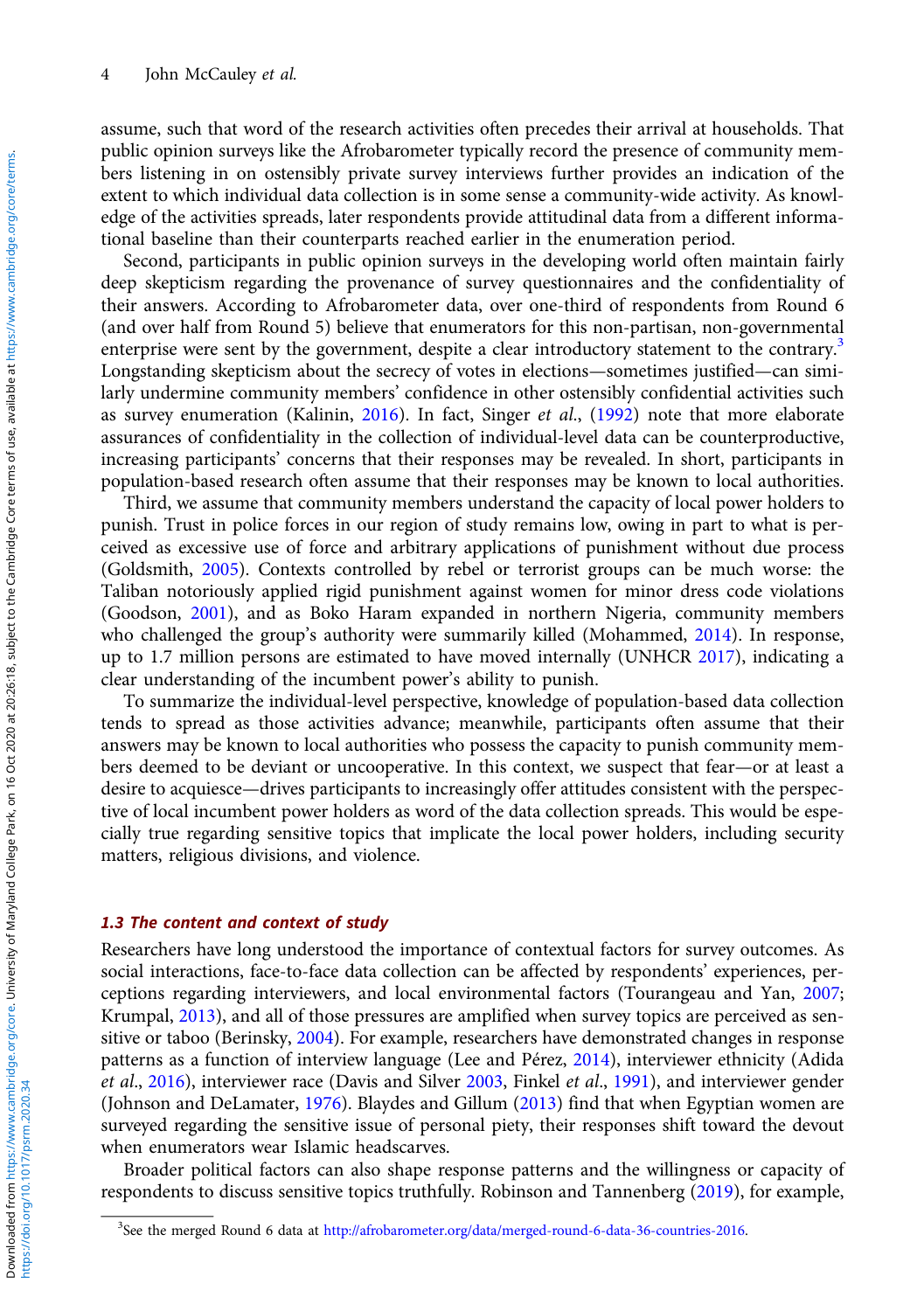find that in autocratic countries, respondents practice pro-regime self-censorship on items relating to trust. Corstange ([2014](#page-17-0), [2016](#page-17-0)) shows that survey refusals increase when sponsors are identified as foreign embassies as opposed to independent research institutions.

All of these contextual effects can be summarized as forms of social desirability bias, whereby respondents provide altered, more socially appropriate answers as a strategic or subconscious reaction to either the enumerator or the broader political context (Holtgraves, [2004](#page-17-0)). In response to these challenges, scholars have increasingly adopted subtle, experimental means to access sensitive attitudes (see, e.g., Rosenfeld *et al.*, [2016\)](#page-18-0). Importantly, Blair *et al.* [\(2014\)](#page-17-0) find that responses to experimental measures approximate true attitudes in a way that standard survey questions cannot, adding confidence to the assumption that participants do not simply game the surveys. This is not to suggest, however, that answers will remain stable across respondents as information on the data collection spreads.

We argue that, over the course of population-based data collection on sensitive topics, a grapevine effect takes place. Grapevine effects have been cited in previous research to describe the legal transfer of responsibility for defamation as claims spread (Douglas, [2015\)](#page-17-0) and the informal transfer of purchase information among consumers (TARP [1981](#page-18-0)). Here, we suggest that survey research on sensitive topics inspires community conversation, both when the topic is raised overtly and even when the subtlety of experimental measures masks the intent behind specific questions.<sup>4</sup> Respondents learn, not from their own experience with a survey question but from word-of-mouth in their communities, that the data collection in some way involves sensitive matters (such as, in this case, support for violent extremism). As a result, subsequent respondents are likely to be more attuned to the consequences of their responses than earlier ones, as fear of reprisal for inappropriate answers spreads.

To summarize the study's hypothesis, we expect that respondents who take part later in the collection of sensitive survey data on violent extremism will give answers systematically different from earlier respondents in their communities, moving in the direction of support for the local incumbent power. We would not expect this pattern to emerge in every survey—those with widely dispersed respondents, for example—but where respondents are queried in fairly close proximity, the word may travel more quickly than the enumeration. In the context of this study, we thus anticipate that expressed attitudes will tilt in the favor of government interests and against violent extremist groups as data collection proceeds. We surmise that this occurs because participants who become aware of the ongoing sensitive survey fear retribution for inappropriate answers from those in power.

The process by which this grapevine effect unfolds can be captured in qualitative reports. Our enumeration teams cited three common behaviors in the households they visited. First, despite requests for private interviews and efforts to situate the respondent away from onlookers, an enumeration supervisor reported that anywhere from two to several bystanders observed many of the interviews.<sup>5</sup> Children and the head of household were often present, but neighbors also sometimes followed proceedings before leaving the compound. Second, in the rural communes and tightknit urban neighborhoods in which the data collection took place, the local well or water pump serves as a center for social engagement, informal networking, and gossip. "If you raised the name of Al Qaeda in a survey with me, I promise you I would discuss it the next day at the water pump," the enumeration supervisor noted in a follow-up interview.<sup>6</sup> Third, those who gain

<sup>4</sup> Of course, experimental measures of sensitive topics in population-based research are designed precisely to prevent participants from deciphering the true nature of the inquisition. Yet, even in the context of experimental treatments embedded in surveys, half of the sample (conventionally) is still exposed to questions that can raise awareness of a sensitive issue and thus trigger the impulse to share information with other community members.

<sup>&</sup>lt;sup>5</sup> Recorded data indicates that 52 percent and 35 percent of interviews were attended by onlookers during the two respective surveys.

<sup>&</sup>lt;sup>6</sup>Interview, Malik Traoré, 18 August 2019. The practice has been noted elsewhere, such as in Rathgeber ([1996\)](#page-18-0).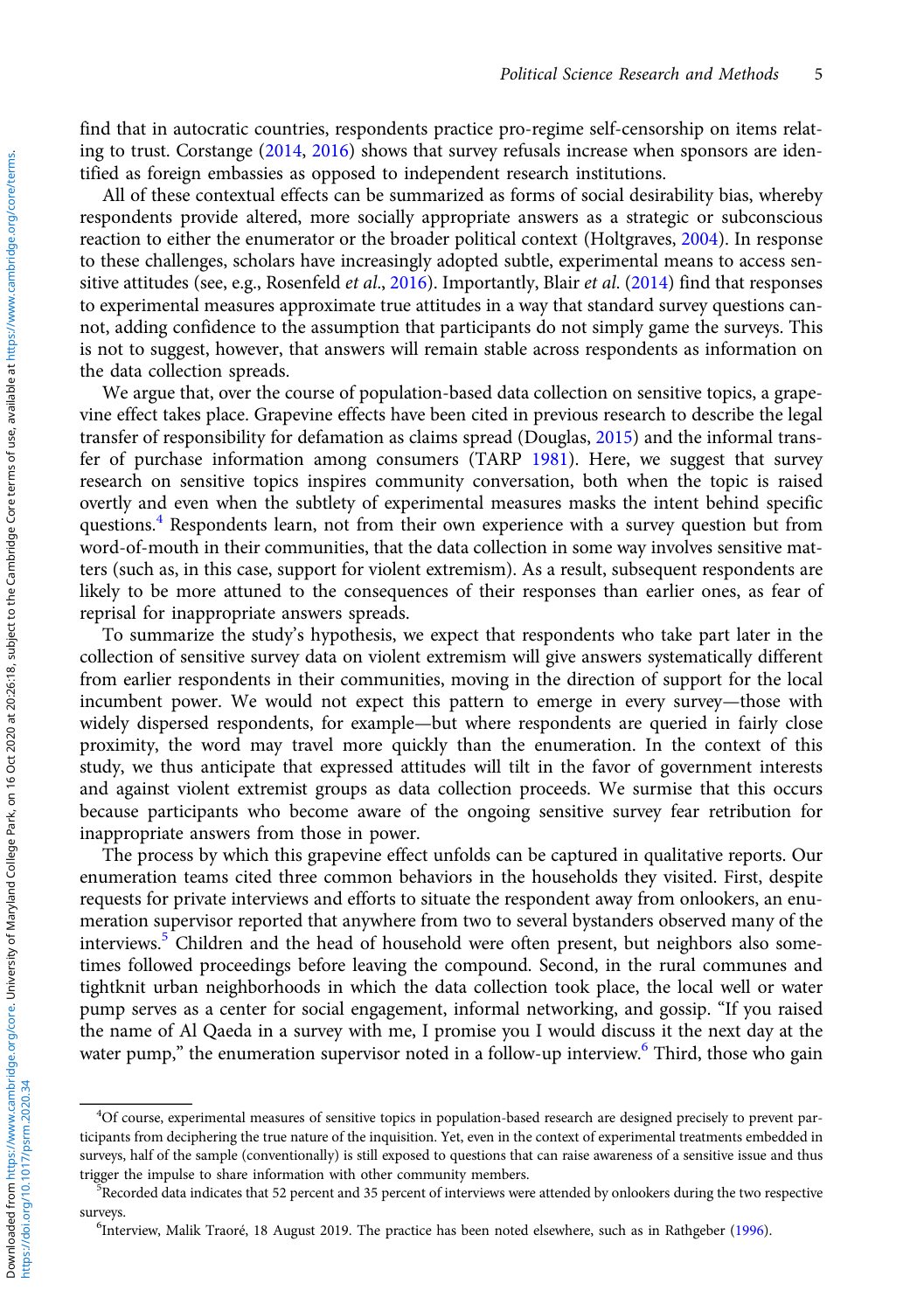| Country      | Wave     | Time Period            | Zones | No. of respondents |
|--------------|----------|------------------------|-------|--------------------|
| Chad         | Survey 1 | September-October 2013 | 30    | 2855               |
| Chad         | Survey 2 | April 2017             | 30    | 2846               |
| Niger        | Survey 1 | November 2013          | 30    | 2710               |
| Niger        | Survey 2 | April 2017             | 30    | 2855               |
| Burkina Faso | Survey 1 | September-October 2013 | 23    | 2155               |
| Burkina Faso | Survey 2 | March-April 2017       | 23    | 2185               |
| Total        | Survey 1 |                        |       | 7720               |
|              | Survey 2 |                        |       | 7886               |

Table 1. Summary of data collection

knowledge of the survey and its general contours, either from observing an earlier interview, hearing about it at the water pump, or learning through other channels, would be likely to share the news with other members of their households. Enumerators were often greeted with "we've been waiting for you to come by our house,"<sup>7</sup> suggesting that awareness of the surveys indeed spread through communities, and references to extremist groups were a likely reason why. We test for evidence of such a grapevine effect below.

## 2. Data and analyses

We test the hypothesis using original data from two surveys conducted in 2013 and 2017, respectively, within the southern half of Niger, northern Burkina Faso, and the middle portion of Chad (see Figure A1 in the Online Appendix). The geographic region was selected based on its increasing susceptibility to terrorist attacks, and the increasing likelihood of extremist group recruitment among local communities (Alexander, [2012](#page-17-0)). Data collection in the three countries took place between September and November 2013 (Survey 1) and between March and April 2017 (Survey 2). Primary sampling units are either communes—the lowest geographic subdivision in rural areas, typically representing a small village—or arrondissements (small neighborhoods) within larger cities.

Respondents were selected using a multistage, clustered random sampling procedure with stratification by gender. Each first-level sub-national administrative unit in the study area, of which there are 19 across the three countries, was divided into a maximum of eight sub-areas, depending on size. Those 83 sub-areas were in turn divided into potential primary sampling units (PSUs), containing an average of approximately 200 households. Next, one PSU, or commune, was randomly selected from each sub-area. Within each PSU, enumerators identified households using a fixed-interval procedure and randomly drew a respondent between the ages of 15 and 73 from within that household. Table 1 summarizes the data collection timeline, the number of sampled zones, and the number of interviews conducted by country. Table A1 in the Appendix describes the sampling procedure with spatial details to justify the practical plausibility of a grapevine effect within communes.

In total, data were drawn from 7720 respondents across 83 communes in the three different countries for Survey 1, and from 7888 (different) respondents across the same 83 communes for Survey 2, all using systematic random sampling procedures.

With respect to a potential grapevine effect, data collection protocols remained consistent from commune to commune, but the length of time to complete surveys in each enumeration area varied. For Survey 1, data collection lasted from two days (in multiple communes) to 29 days (in Tchintabaraden, Niger), with a mean of 5.8 days. For Survey 2, data collection took from two days to 39 days (in Ouahigouya, Burkina Faso), with a mean of 8.4 days. In Ouahigouya and a few other communes, data collection was extended as enumerators took breaks to account for extreme heat in March and April.

https://doi.org/10.1017/psrm.2020.34

<sup>7</sup> Interview, Malik Traoré, 10 September 2018.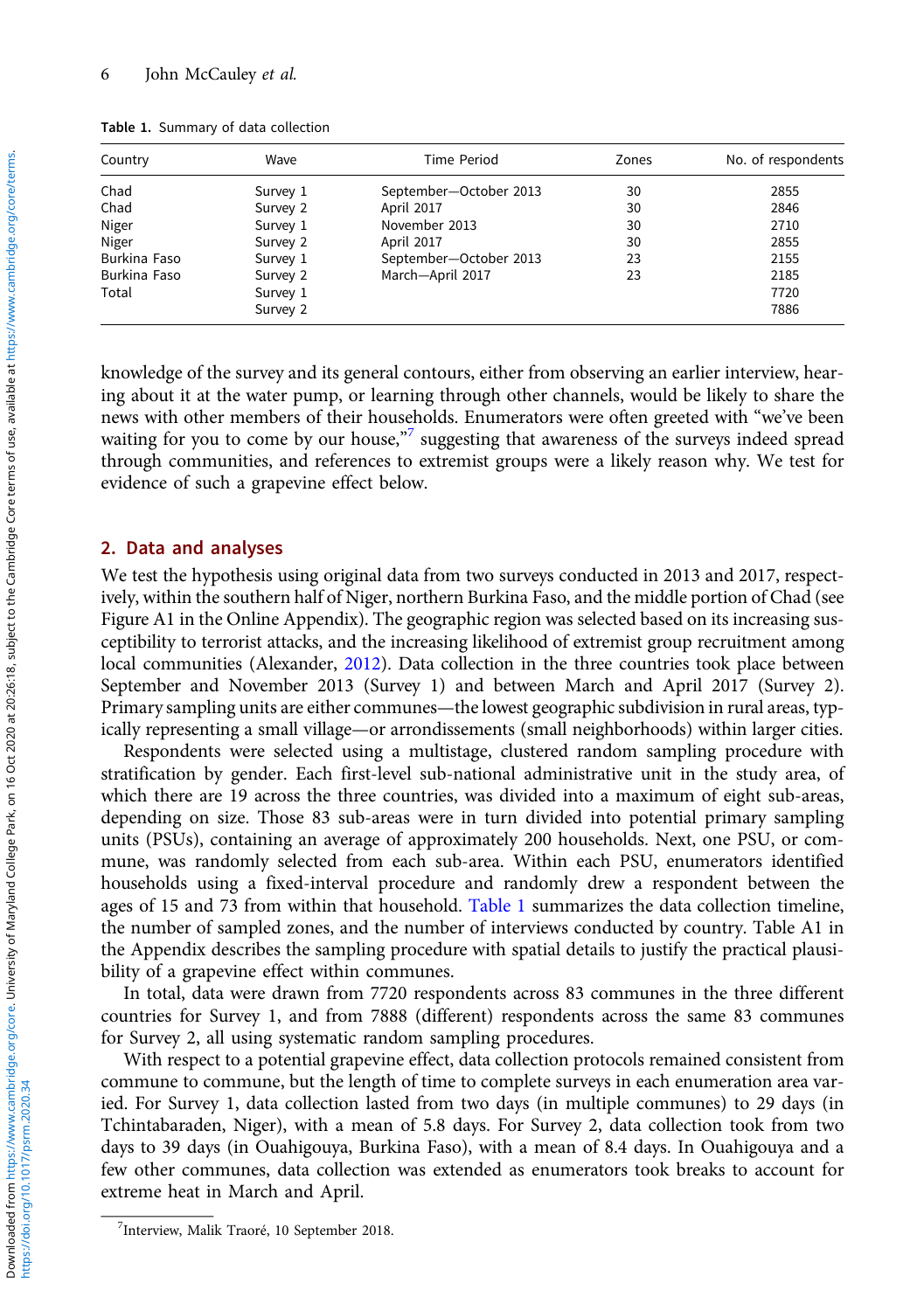|                                       | Survey 1   | Survey 2   |
|---------------------------------------|------------|------------|
| Days since first interview in commune | $-0.016**$ | $-0.006**$ |
|                                       | (0.008)    | (0.002)    |
| Constant                              | $1.450***$ | $1.184***$ |
|                                       | (0.016)    | (0.010)    |
| Observations                          | 7553       | 7784       |

Note: Standard errors clustered by commune in parentheses; commune dummies included in models but not reported; \*\*\* p < 0.01 \*\* p < 0.05  $*$  p < 0.10.

## 2.1 Overt measures of support for violent extremism

To test our claims regarding a grapevine effect, we first evaluate overt expressions of support for violent extremism, where the effects should be most evident. To measure the outcome of support for violent extremism, we create a composite index from four survey items, $\delta$  each coded on a 3-point scale with higher values indicating greater support:

- a) Do you agree or disagree with the following statement: Al Qaeda's violent actions are permitted under Islamic law?
- b) Do you agree or disagree with the following statement: Violence in the name of Islam can be justified?
- c) When do you think that violence is an effective method to solve problems: often, sometimes, or never?
- d) Do you personally feel that using arms and violence against civilians in defense of your religion can be often justified, sometimes justified, or never justified?

The key explanatory variable is the number of days since the first survey interview within the respondent's commune. Focusing on the passage of time within communes provides a measure appropriate to the geographically constrained logic of a grapevine effect, whereby word-of-mouth would likely travel from one household to another within a community and the process would start anew in other surveyed communities. We use OLS regression with standard errors clustered by commune (our PSUs), along with commune dummy variables to account for different start dates and other between-commune factors that may confound the estimation of within-commune grapevine effects.

As Table 2 shows, in bivariate analyses, the number of days since the first interview in a commune has a statistically significant, negative effect on overt support for violent extremism in both surveys. That is, respondents who are surveyed later in the data collection period within a commune are systematically less likely to express overt support for violent extremism, a pattern in keeping with the preferences of their local incumbent powers (the governments fighting terrorist groups in the region). The results cannot be easily attributed to social or political changes that might covary with the period of data collection: the surveys took place over several weeks and months and with different start times in each commune, and yet a within-commune pattern of decreasing support for violent extremism persists. Additionally, by including commune-level fixed effects, we account for any potential time-invariant factors that could confound the results, such as proximity to terrorist bases or exposure to previous attacks.

To address other potential alternative explanations, we add a series of controls. Most importantly, variation in support for violent extremism may be a function of who lives where within each commune. Previous research suggests that wealthier and better-educated individuals are more supportive

<sup>8</sup> Composite indices are commonly used to measure violent extremism, given its multifaceted nature. See, for example, Schils and Pauwels [\(2014\)](#page-18-0) and Wray ([2012](#page-18-0)). We tested the effects of the four indicators discretely; three of the four have effects consistent with the composite index (see Appendix Table A2).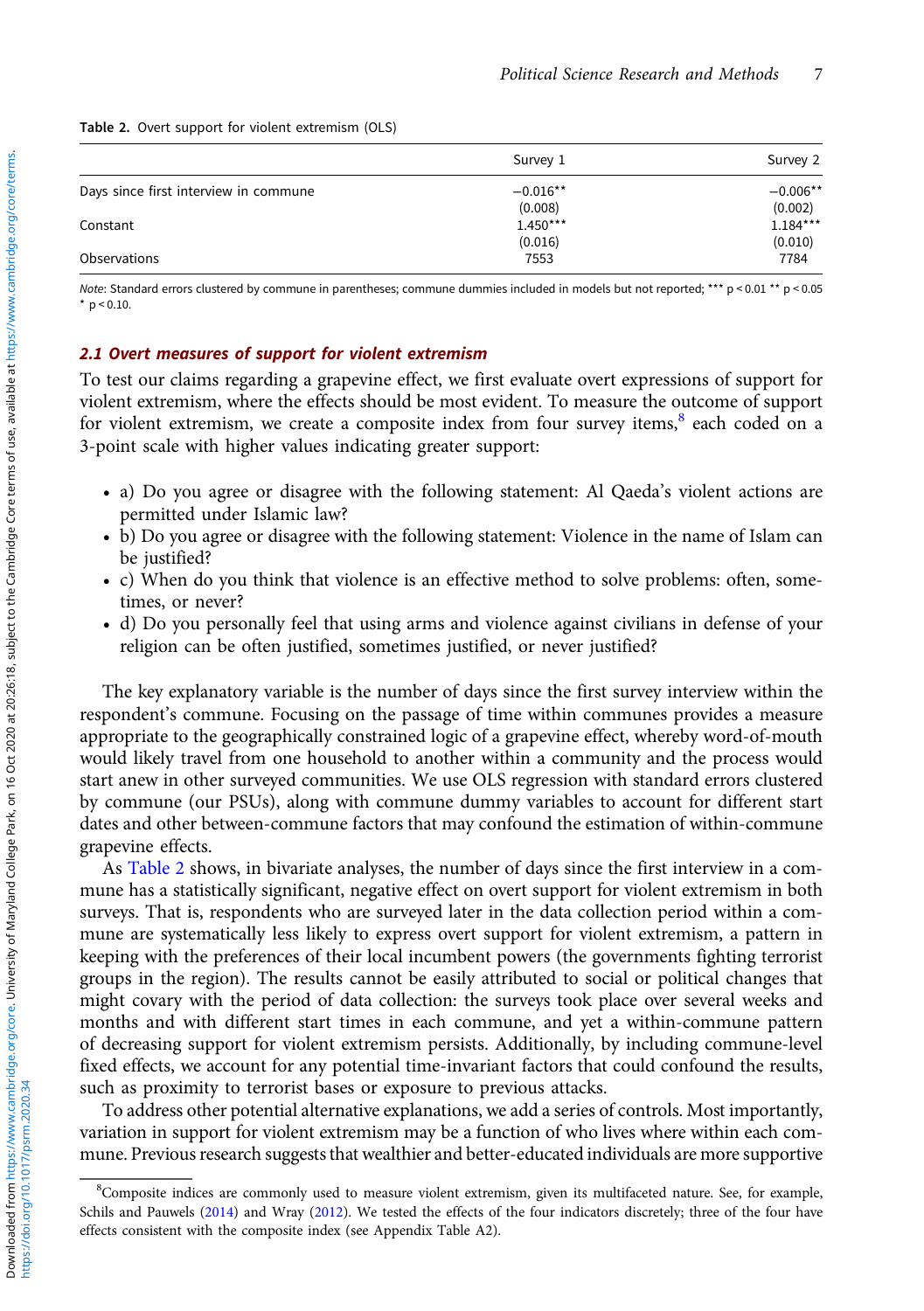#### 8 John McCauley et al.

|  | Table 3. Overt support for violent extremism-alternative explanations (OLS) |  |  |  |  |  |
|--|-----------------------------------------------------------------------------|--|--|--|--|--|
|--|-----------------------------------------------------------------------------|--|--|--|--|--|

|                                       | Survey 1          | Survey 2    |
|---------------------------------------|-------------------|-------------|
| Days since first interview in commune | $-0.017*$         | $-0.006***$ |
|                                       | (0.009)           | (0.002)     |
| Wealth                                | $-0.007$          | $0.010***$  |
|                                       | (0.007)           | (0.003)     |
| Education                             | 0.008             | 0.002       |
|                                       | (0.005)           | (0.002)     |
| Employed                              | 0.007             | $-0.005$    |
|                                       | (0.016)           | (0.009)     |
| Constant                              | $1.459***$        | $1.150***$  |
|                                       | (0.031)           | (0.014)     |
| Observations                          | 3762 <sup>9</sup> | 7782        |

Note: Standard errors clustered by commune in parentheses; commune dummies included in models but not reported; \*\*\* p < 0.01 \*\* p < 0.05  $*$  p < 0.10.

of violent extremist groups (Blair *et al.*, [2013\)](#page-17-0); if those better off individuals live in clustered areas and are more likely to be surveyed earlier in the data collection period, our explanation would be spurious. Similarly, employment status may covary with proximity to local institutions and services and may also affect attitudes regarding the disruption caused by terrorism. Thus, if the household identification process led enumerators closer to or further from those centers over subsequent days, what may appear to be a consequence of word-of-mouth learning as the days progress could instead be driven by differences in employment status.

Table 3 adds controls for wealth, education, and employment. We measure wealth using an additive index, Wealth, denoting how many out of 13 possible household items such as a refrigerator, TV, and radio respondents have in their households. Education is measured on a 10-point scale ranging from no formal education to a postgraduate degree. *Employed* takes the value of 1 if a respondent reports being employed and 0 otherwise. If the pattern we presented above is simply a function of the type of respondent surveyed earlier and later in the data collection process, we should find that the number of days since the start of data collection loses its significance at the expense of those variables. As Table 3 shows, however, the coefficient on the variable for survey timing remains negative and significant, indicating that support for extremism continues to decrease as data collection time elapses, even with those controls.<sup>10</sup>

The indexed measure of support for violent extremism does not easily lend itself to substantive interpretation, so we consider responses to the discrete components. Fifty-five percent of respondents at the outset of Survey 1 provided a neutral or positive response to at least one of the four measures of extremism and violence.<sup>11</sup> By the end of data collection within communes, however, that number had fallen to 18 percent, a decrease of 37 percentage points over approximately a one-month period or less within communes. Support for violent extremism in Survey 2 similarly declined by 30 percentage points.

<sup>9</sup> The Survey 1 results also hold when omitting employment status, which had substantial amounts of missing data. In a model with only wealth and education as controls  $(n = 7551)$ , the coefficient on Days since First Interview in Commune is  $-0.16$  (p < 0.05).

 $10$ Without randomizing the order in which respondents are interviewed, which is rarely the case in field surveys, one cannot be certain of avoiding location-based confounders, especially from the center to peripheries of communes. We are confident that the fixed-interval method with randomized daily start points led to full and varied coverage of the enumerated areas and that the included controls account for the principal factors that could lead to spurious findings. We thank an anonymous reviewer for the insight.  $11$ The remaining 45 percent disagreed with or responded "never" to all four propositions.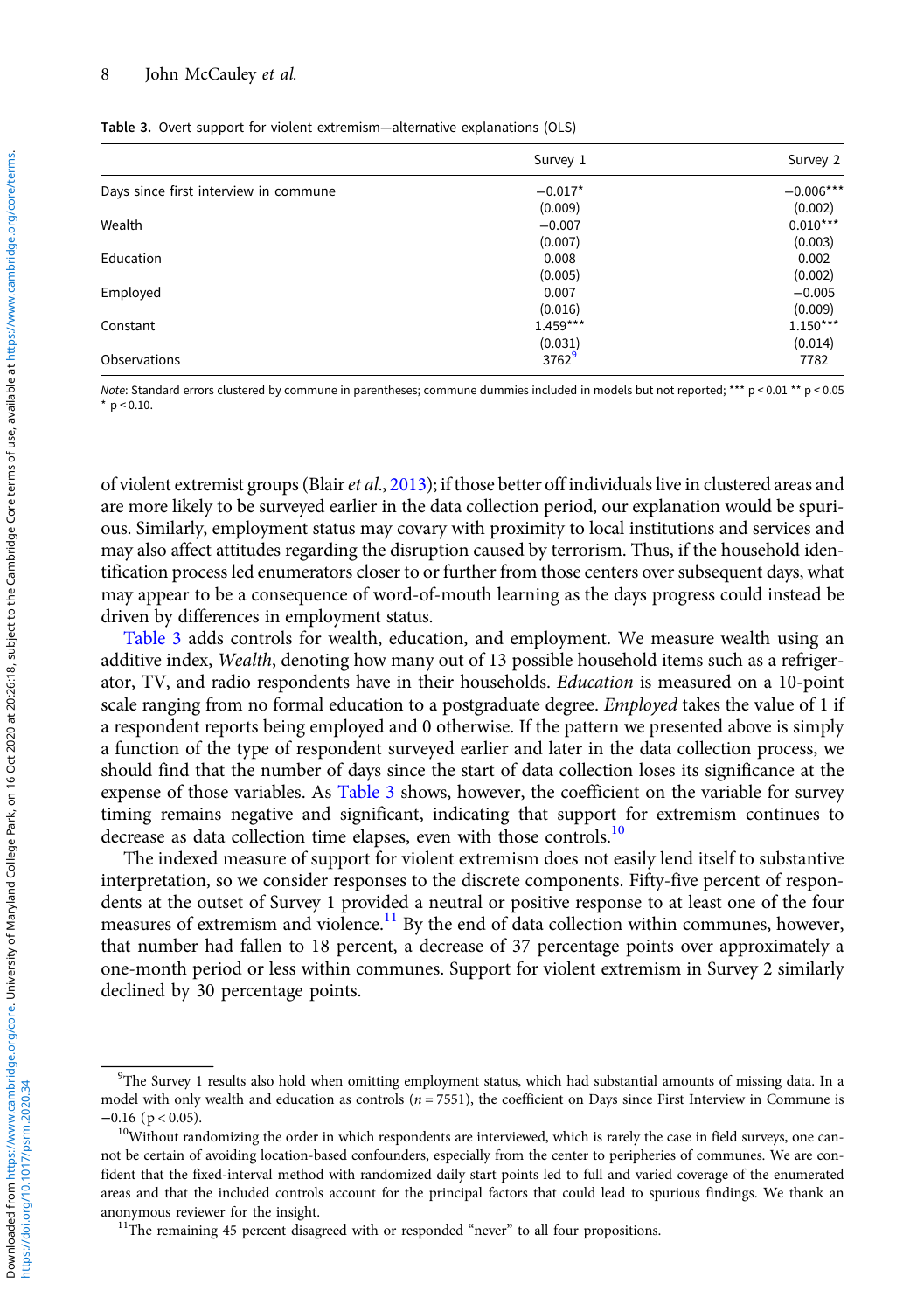

Figure 1. Descriptive Plot of the Endorsement Experiment (Survey 1). Note: "A Lot" indicates strong support for the polio vaccination program, which we interpret as a rejection of AQIM (since the treatment reported that AQIM is opposed to the initiative). "Not at all" indicates a rejection of the vaccination program, or support for AQIM.

# 2.2 Experimental measures of support for violent extremism

While respondents may be particularly likely to alter their stated answers in response to overt survey questions, we are also interested in evaluating whether the grapevine effect may influence even those data collection methods that aim to circumvent strategic responses. To measure support for violent extremism in a subtle, unobtrusive manner, we apply an endorsement experiment to gauge individuals' support for violent Islamist groups without asking them to directly reveal their attitudes about this group. The use of specific extremist group labels as indicators of support for violent extremism more generally has been established elsewhere (see Fair et al., [2018](#page-17-0)). The endorsement experiment was designed as follows. First, respondents were randomly assigned to control and treatment groups, with one half of the sample assigned to each. Respondents in the control group were asked the following question:

The World Health Organization recently announced a plan to introduce universal Polio vaccination across {Country}. To what extent do you approve of such a plan?

- (1) Not at all.
- (2) Somewhat.
- (3) A lot.
- (4) I don't know.
- (5) I refuse to answer.

The treatment group heard the same question but with the inclusion of an extremist group endorsement; respondents were additionally told that "It is likely that Al-Qaeda in the Islamic Maghreb (AQIM), an Islamist group, will oppose this program."<sup>12</sup> We measured support for AQIM as the difference across the treatment and control groups in the proportions of individuals who did "not at all" approve of the polio vaccination.

Figure 1 below shows a descriptive plot of the endorsement experiment for the first survey.<sup>13</sup> It can be seen that across all three countries, substantially more individuals in the treatment group

<sup>&</sup>lt;sup>12</sup>While Boko Haram was more active in Niger, AQIM was active and widely known across the three countries.

<sup>&</sup>lt;sup>13</sup>A similar descriptive plot for the second survey is provided in Appendix Figure A2.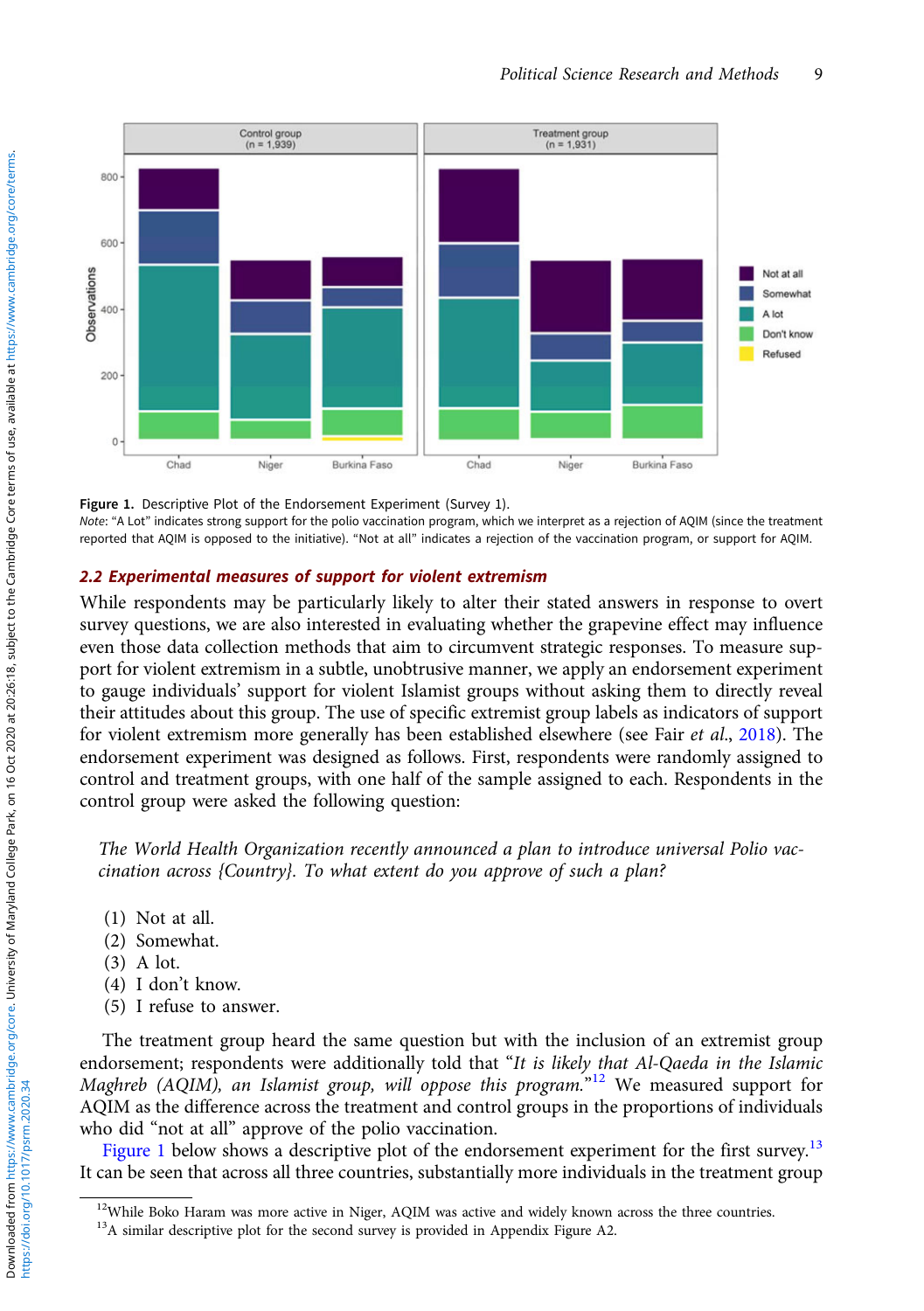#### 10 John McCauley et al.

| Table 4. Covert support for AQIM (OLS) |  |  |  |  |  |
|----------------------------------------|--|--|--|--|--|
|----------------------------------------|--|--|--|--|--|

|                                       |            | Survey 1   | Survey 2   |            |
|---------------------------------------|------------|------------|------------|------------|
| Treatment                             | $0.179***$ | $0.177***$ | $0.296***$ | $0.295***$ |
|                                       | (0.024)    | (0.024)    | (0.033)    | (0.033)    |
| Days since first interview in commune | $-0.013$   | $-0.013$   | $-0.004$   | $-0.003$   |
|                                       | (0.009)    | (0.009)    | (0.005)    | (0.005)    |
| Treatment * Days                      | 0.003      | 0.003      | $-0.006**$ | $-0.006**$ |
|                                       | (0.004)    | (0.004)    | (0.003)    | (0.003)    |
| Wealth                                |            | $-0.013**$ |            | 0.003      |
|                                       |            | (0.006)    |            | (0.004)    |
| Education                             |            | $-0.011*$  |            | $-0.007$   |
|                                       |            | (0.006)    |            | (0.005)    |
| Employed                              |            | 0.009      |            | $-0.025$   |
|                                       |            | (0.022)    |            | (0.017)    |
| Constant                              | $0.232***$ | $0.292***$ | $0.284***$ | $0.307***$ |
|                                       | (0.020)    | (0.035)    | (0.031)    | (0.039)    |
| Observations                          | 3277       | 3251       | 3685       | 3684       |

Note: Standard errors clustered by commune in parentheses; commune dummies included in models but not reported; \*\*\* p < 0.01 \*\* p < 0.05  $*$  p < 0.10. The experiments were administered to a random subset of respondents.

were "not at all" in support of the policy, which we infer as covert support for AQIM. On average, approximately 18 percent of our sample supported AQIM covertly, with these figures relatively consistent across the three-country contexts.

Next, we test whether covert support for violent Islamist organizations is a function of the timing of interviews. We measure time as the number of days that passed since the first interview was conducted in the respondent's commune (thus, 1–28 for Survey 1 and 1–38 for Survey 2). We reverse-code the treatment responses to transform the outcome variable from "support for the polio vaccination program" to "support for the violent Islamist organization." We then dichotomize the measure so that "not at all" supporting the vaccination program is coded as 1 (support for the Islamist organization) and moderate or strong support for the vaccination program is coded as 0 (meaning little or no support for the Islamist organization).

In addition to variables for the treatment (the Islamist endorsement) and the number of survey days elapsed, we include an interaction term that interacts survey timing with the endorsement treatment. This represents the additional impact of time on the vaccination policy response among the experimental group versus the control group, and thus serves as a test of whether respondents are more or less likely to support the extremist group as the survey progresses in their commune.

Table 4 shows regression results measuring support for the Islamist group in each of the two surveys, with controls included. Following Freedman [\(2008](#page-17-0)), we use Ordinary Least Squares regressions both because randomization alone does not justify the logit linking function and because of the ease of interpretability of OLS results, though we also include logistic analyses in Appendix Table A3. As noted, standard errors are clustered by commune. A negatively signed coefficient indicates a decrease in respondents' level of support for the Islamist group.

The results suggest that not even covert, experimental measures are immune to grapevine effects. The treatment variable measuring support for AQIM in the presence of the endorsement is positive and significant, as expected. Further, while the interaction of treatment and days is not significant in Survey 1, it is negatively signed and significant in Survey 2, indicating that those receiving the AQIM endorsement increasingly sided with the government and not the terrorists as data collection in their communes progressed, despite the disguised means of inquiring about their allegiances.

For interpretative purposes, [Figure 2](#page-10-0) illustrates the linear impact of the treatment on individuals' likelihood of supporting AQIM in Survey 2. While in the initial days of the data collection,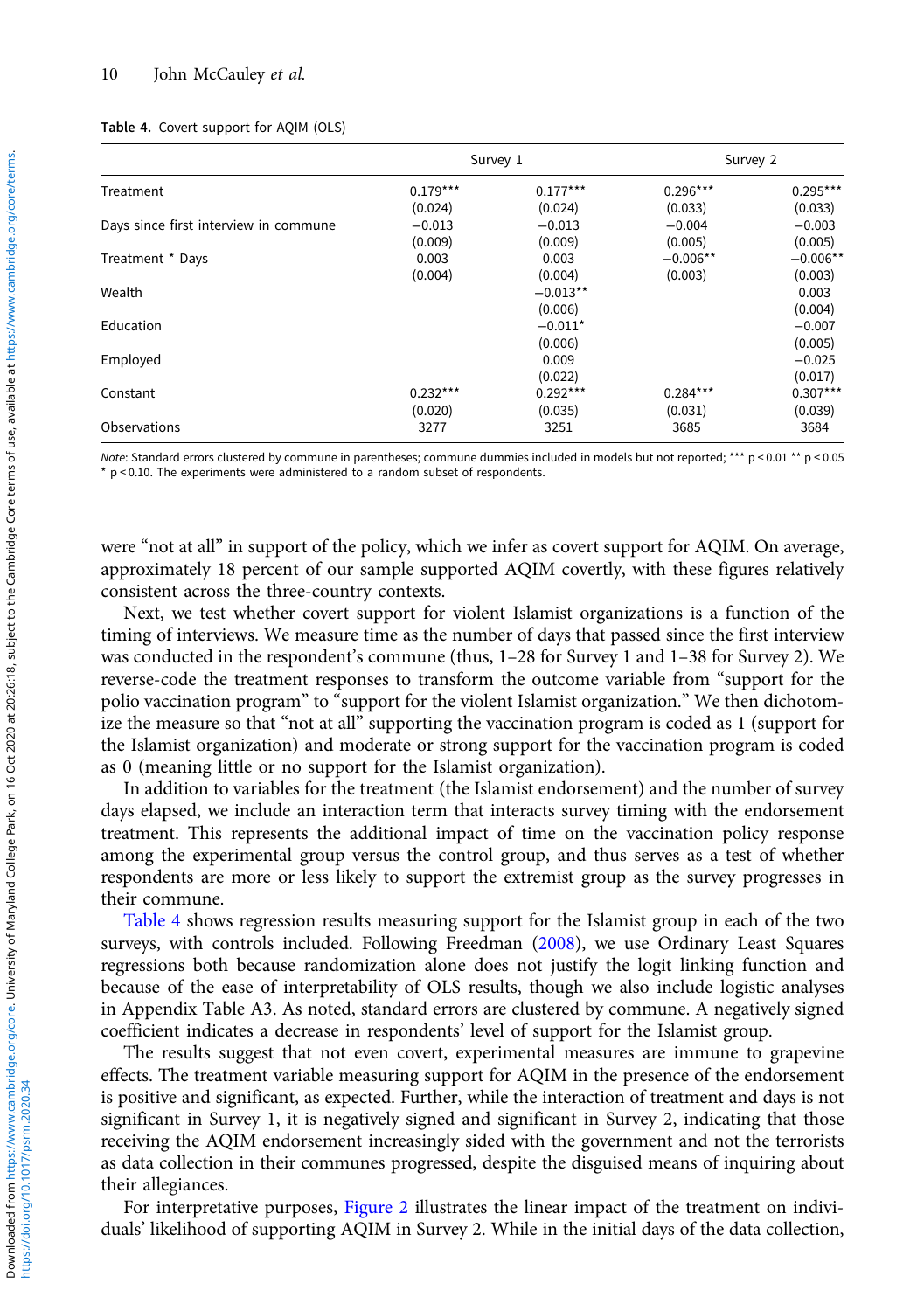<span id="page-10-0"></span>

Figure 2. Support for AQIM in Survey 2 (95 percent CIs).

the treatment increases support for the Islamist organizations (i.e. respondents who hear the Islamist group's position are more likely to "not at all" support the vaccination program), that effect steadily declines over the course of the data collection. By the end of the period of data collection in each commune, receiving the treatment has no statistically significant bearing on respondents' likelihood of expressing support for the extremist groups.

Importantly, time appears to affect individuals' responses in the treatment group but less so those in the control group, a finding consistent with the hypothesis. The overall results suggest that support for Islamist groups shifts away from the Islamist groups and thus in the direction of the anti-extremist governments, representing the local incumbent power holders. We argue that this pattern should be anticipated, as individual respondents become increasingly fearful about countering the local power holder during what many perceive as non-confidential inquiries.

While the commune-level fixed effects employed in our models account for any unobserved confounders in the broader context and in time-invariant differences between communes, we also add calendar day fixed effects to the models as a robustness check. The results remain consistent with our expectations. See Appendix A7 for details.

# 3. Placebo tests

An important remaining concern may be that better trained and more experienced supervisors are responsible for monitoring the earliest interviews in each locality, which might suggest that they are better equipped to elicit responses untainted by respondent fear or skepticism. Alternatively, enumerators may unwittingly pose survey questions in a systematically different manner over the course of data collection, thereby generating response patterns that gradually reveal stronger support for the local incumbent power. To address potential enumerator effects, we begin by testing whether certain enumerators conducted earlier interviews while others conducted interviews during the later stages of data collection in each commune. The results do not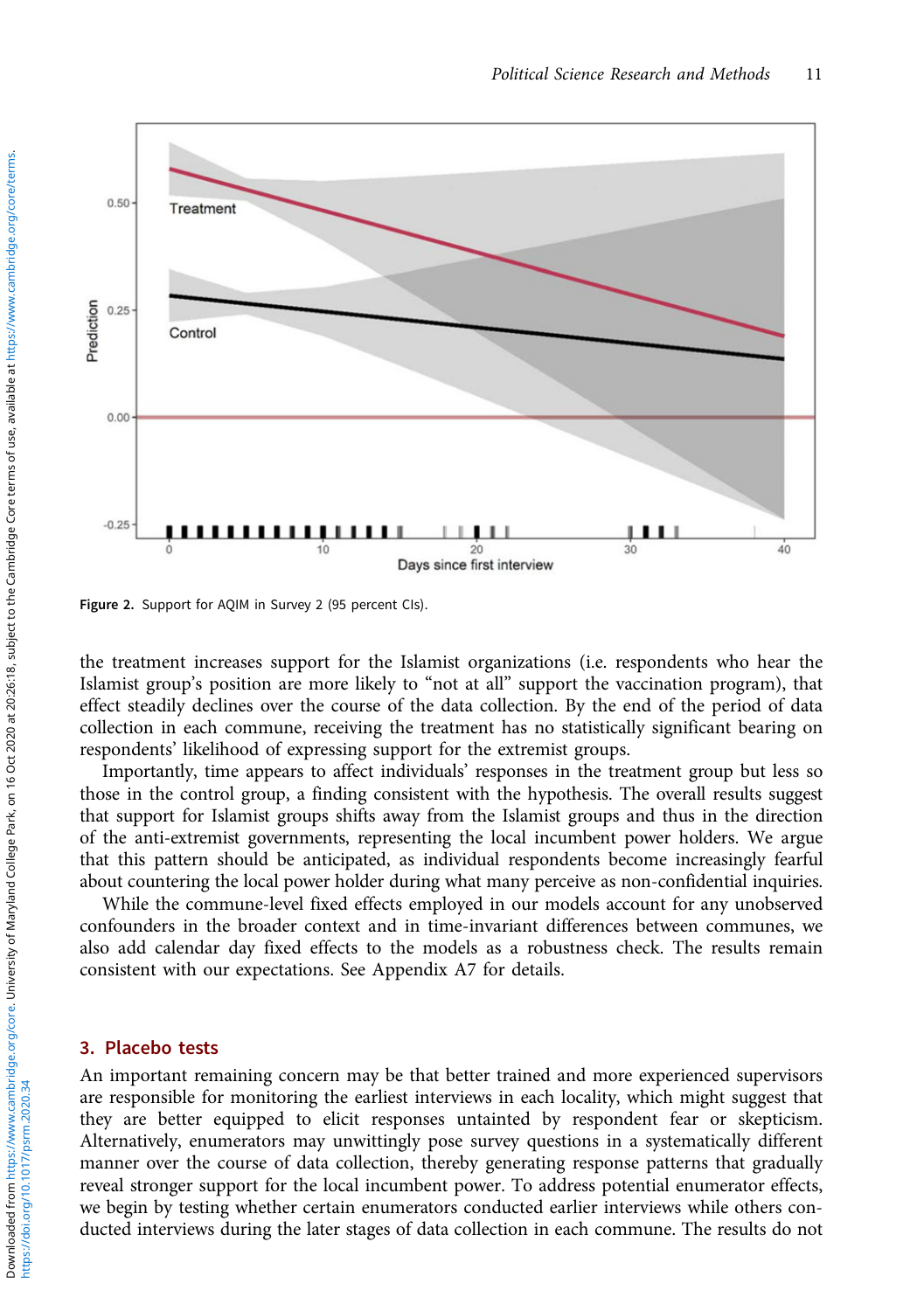support this alternative hypothesis: the identity of the supervisor is not correlated with our main independent variable, i.e., time since the first interview, and payment receipts along with enumerator codes for individual enumerators working in teams under those supervisors likewise reveal that enumerators worked consistently from beginning to end of the data collection within their enumeration areas (receipts reviewed but not shown). We also ran analyses including enumerator fixed effects and the coefficient on days since First Interview in Commune remains nearly identical, so the patterns observed are unlikely to be explained by enumerator effects (see Appendix Table  $A4$ ).<sup>14</sup>

To determine whether enumerators may have systematically changed the way they posed the sensitive survey questions as enumeration days elapsed, we evaluate patterns in responses to separate questions unrelated to support for violent extremism. An appropriate placebo test in this context should use as an outcome variable an issue over which the local incumbent power has an understood preference, but which would not be so sensitive a matter as to elicit fears of reprisal among respondents who wish to respond in a manner counter to that preference.

We note, first, that the control category in the endorsement experiment described above those who receive information on the polio vaccination program without reference to AQIM itself serves as a placebo. Governments in all three countries collaborate with the World Health Organization, the United Nations, and local partners on existing polio vaccination programs,<sup>15</sup> which suggests an understood preference though not one that would merit reprisal for dissenters. If enumerators coaxed more suitable answers out of respondents over time in response to any question for which the local incumbent power has an understood preference, we should also expect increasing support for the program among this group. In this sense, control categories in the context of experimental manipulation can be useful beyond the comparison to treatment groups. That control group responses remain largely stable within communes over the course of data collection, however, suggests that enumerators are not playing such a role.

As an additional placebo test, we use responses to a question regarding support for inter-ethnic marriage. The question similarly connotes an attitude by local residents that could reflect poorly on incumbent governments, who may reasonably wish to present an image of ethnic tolerance. Thus, if enumerators "learn" over the course of data collection, either consciously or otherwise, to pose survey questions in such a way as to elicit responses supportive of the local power holder, we would expect the same pattern to emerge in responses to the inter-ethnic marriage question that we demonstrate regarding the measure of support of Islamists. Yet it does not: as [Figure 3](#page-12-0) illustrates, the trends move modestly in different directions for the two surveys, but the confidence intervals overlap with the zero lines in both cases, indicating that responses to the inter-ethnic marriage question remain statistically stable as the number of survey days elapses. To the extent that a rejection of inter-ethnic marriage may be perceived as inappropriate to express in an interview and counter to the wishes of the incumbent power, the placebo test suggests that enumerators do not refine the manner in which they pose questions to elicit pro-government responses. Instead, we argue that the pattern over time in responses to our survey questions regarding Islamist group support shifts in the direction of support for the local incumbent power because of the topic's unique sensitivity and the threat of reprisal that respondents perceive for counter-conventional views.<sup>16</sup>

<sup>&</sup>lt;sup>14</sup>We have data on enumerators only for Survey 2; therefore, for Survey 1 we use sampling point as a proxy for enumerator.

<sup>&</sup>lt;sup>15</sup>See <https://www.who.int>. We also thank an anonymous reviewer for providing additional information on the polio vaccination programs and their potential effects on control and treatment recipients. Insofar as control responses remain stable over time within communes, we do not attribute the treatment effects to an increase over time in the vaccination program's popularity.  $16\,\rm{W}$  acknowledge the possibility that enumerators might not only learn to pose sensitive questions in a manner that elicits

socially desirable answers, but that they may also discern which among the sensitive questions might elicit potential reprisal from local incumbent power holders and then *only* pose those questions (but not other sensitive ones) in a different manner over time within each commune. We view the grapevine effect as a more plausible explanation, given the totality of the evidence.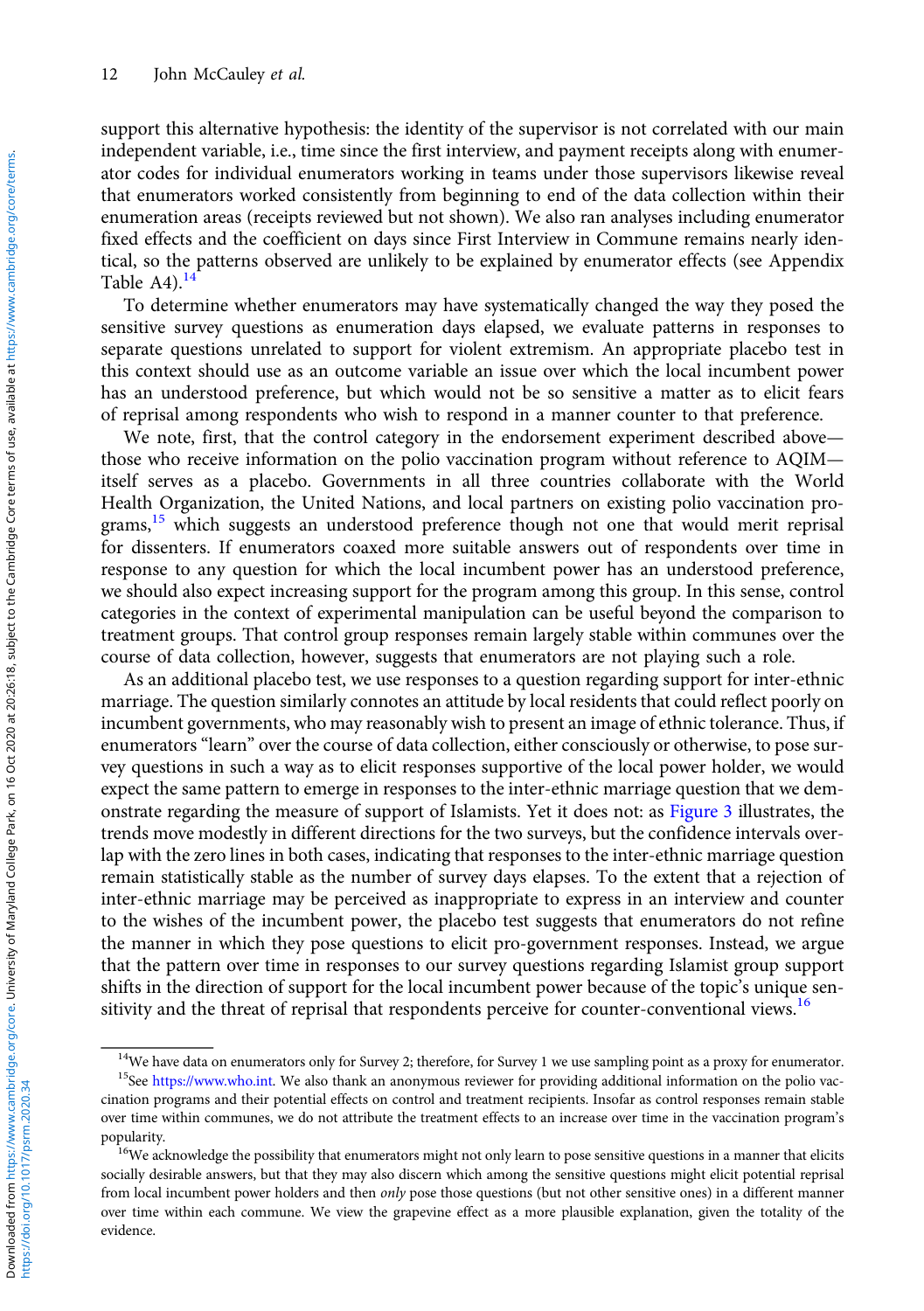<span id="page-12-0"></span>

Figure 3. Placebo Test: Support for Inter-Ethnic Marriage (95 percent CIs).

To further address any concerns regarding enumerator effects or enumerator learning over time, we take two additional steps. First, we replicate our results including the number of days since the first interview conducted by each enumerator as an additional covariate to control for potential changes in enumerator behavior over time. The results remain robust to this change.<sup>17</sup> In addition, we add an enumerator variable to the model with calendar day fixed effects, and again the results hold up. Results are reported in Appendix Table A9.

Finally, to address the possibility of objective changes in Islamist group popularity during the course of data collection, we note that the effects generally hold across two separate surveys conducted at different time periods across three different countries and that the actual start date of the interviews varied by enumeration area for each of the two surveys. The results that we present here are thus inconsistent with the Islamist groups in question becoming objectively less popular during a particular time window across all the surveyed areas. Instead, the pattern persists within individual communes during the data collection there.

## 4. Out-of-sample evidence

We have demonstrated a pattern in a multi-country context, using two different surveys: over the course of data collection within communes, survey responses to sensitive research questions regarding support for violent extremism tend to shift in the direction of support for the local incumbent power. In our sample, the local powers are the formally recognized governments and security forces as opposed to rebel or terrorist groups, but we noted at the outset that it is possible for such non-state actors to hold de facto local control. In this section, we expand the analysis to a different context using data from a well-known study on support for the rebel Shi'a group Hizballah in Lebanon. In doing so, we introduce variation in the type of local incumbent power and demonstrate that the argument remains robust to this change.

#### 4.1 Support for Hizballah's disarmament among Beirut residents: Corstange [\(2016](#page-17-0))

In a 2016 study, Daniel Corstange discusses the results of a survey experiment of 2481 households in the greater Beirut metropolitan area, in which he manipulates the putative sponsor of the

 $17$ If anything, enumerators may induce responses in the opposite direction that would have run counter to a grapevine effect. See Appendix Table A8. Since we do not have data on enumerators for Survey 1, we conduct this robustness check only for Survey 2.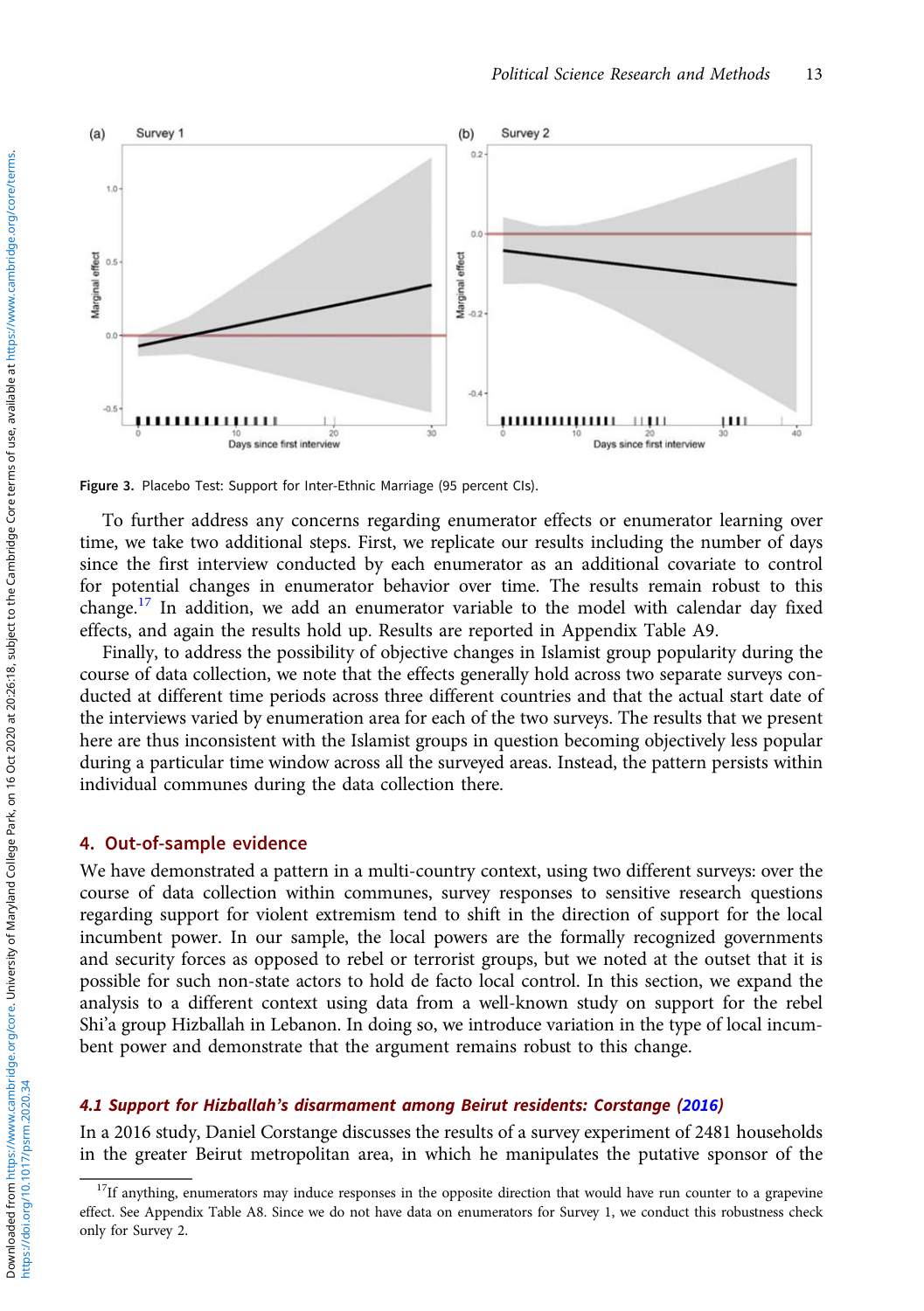|  | Table 5. Overt support for Hizballah (Corstange, 2016) |  |  |  |
|--|--------------------------------------------------------|--|--|--|
|--|--------------------------------------------------------|--|--|--|

|                                            | Model 1   |
|--------------------------------------------|-----------|
| Days since first interview in neighborhood | $-0.057$  |
|                                            | (0.067)   |
| Days* Shi'a-majority neighborhood          | $0.197**$ |
|                                            | (0.081)   |
| Education                                  | $-0.028$  |
|                                            | (0.039)   |
| Income                                     | 0.036     |
|                                            | (0.040)   |
| Constant                                   | 3.086***  |
|                                            | (0.251)   |
| Observations                               | 1910      |

Note: OLS regressions with standard errors clustered by neighborhood in parentheses; neighborhood dummies included in models but not reported; \*\*\* p < 0.01 \*\* p < 0.05 \* p < 0.10.

survey and asks local residents about their views regarding support for Hizballah. The study includes both overt, direct measures of support for Hizballah and measures of support for Hizballah following a covert manipulation. It was conducted within a month of the formation of a Hizballah-led cabinet, between June 29 and July 14, 2011.<sup>18</sup> One complexity in the study context is that, while Hizballah had formally taken control, non-Shi'a neighborhoods in Beirut remained in a stance of conflict vis-à-vis Hizballah.

We test whether responses changed in the direction of the local power—either pro- or anti-Hizballah depending on the sectarian make-up of the community—as data collection unfolded. While our analyses do not undermine the central findings of the Corstange paper, they do suggest that a grapevine effect may emerge in population-based studies beyond our own. Like the analyses of our own survey data, we find strong support for such an effect using the overt measures and suggestive patterns even with the use of experimental manipulations.

To replicate the overt, direct measure of support for Hizballah in the Corstange [\(2016](#page-17-0)) study, we use the same dependent variable, a composite index of four questions regarding Hizballah's disarmament, the Syrian conflict, the neutrality of the international Supreme Tribunal for Lebanon (STL, which has implicated Hizballah members in domestic assassinations), and the desirability of abolishing the STL. All four items are coded on a 5-point scale, with higher values indicating greater support for Hizballah; we use the numerical average for the composite measure. We include available controls similar to our own, the key independent variable of days since the first interview in a locality, and an additional interaction term to account for the effect of days specific to Shi'a-majority neighborhoods.<sup>19</sup>

As Table 5 shows, the average effect of time since the first interview in a neighborhood is insignificant. However, in Shi'a-majority neighborhoods, where Hizballah is the recognized local power, we see a different effect: the interaction of days and Shi'a neighborhood indicates that respondents in those areas increasingly provide responses in support of Hizballah as the data collection in their neighborhood advances.<sup>20</sup>

[Figure 4](#page-14-0) illustrates this point. The effect of time in non-Shi'a neighborhoods is marginally negative in slope, as might be expected from sectarians who do not accept the authority of

<sup>&</sup>lt;sup>18</sup>Reuters, June 13, 2011. Lebanon gets Hizballah-led cabinet after five-month lag. [https://www.reuters.com/article/us-leba](https://www.reuters.com/article/us-lebanon-government/lebanon-gets-Hizballah-led-cabinet-after-5-month-lag-idUSTRE75C48K20110613)[non-government/lebanon-gets-Hizballah-led-cabinet-after-5-month-lag-idUSTRE75C48K20110613](https://www.reuters.com/article/us-lebanon-government/lebanon-gets-Hizballah-led-cabinet-after-5-month-lag-idUSTRE75C48K20110613).<br><sup>19</sup>We present analyses using all 17 enumeration areas. We recognize that a grapevine effect may not be expected to emerge

when data collection within a commune is completed within a single day. In Appendix Table A5, we thus drop the three enumeration areas for which that occurred, and the results remain consistent.<br><sup>20</sup>The sampling procedure in Corstange ([2016](#page-17-0)), a multi-stage random sampling from across the city, makes the detection

of a grapevine effect more difficult, though respondents were drawn exclusively from neighborhoods within Beirut. We thank an anonymous reviewer for pointing this out.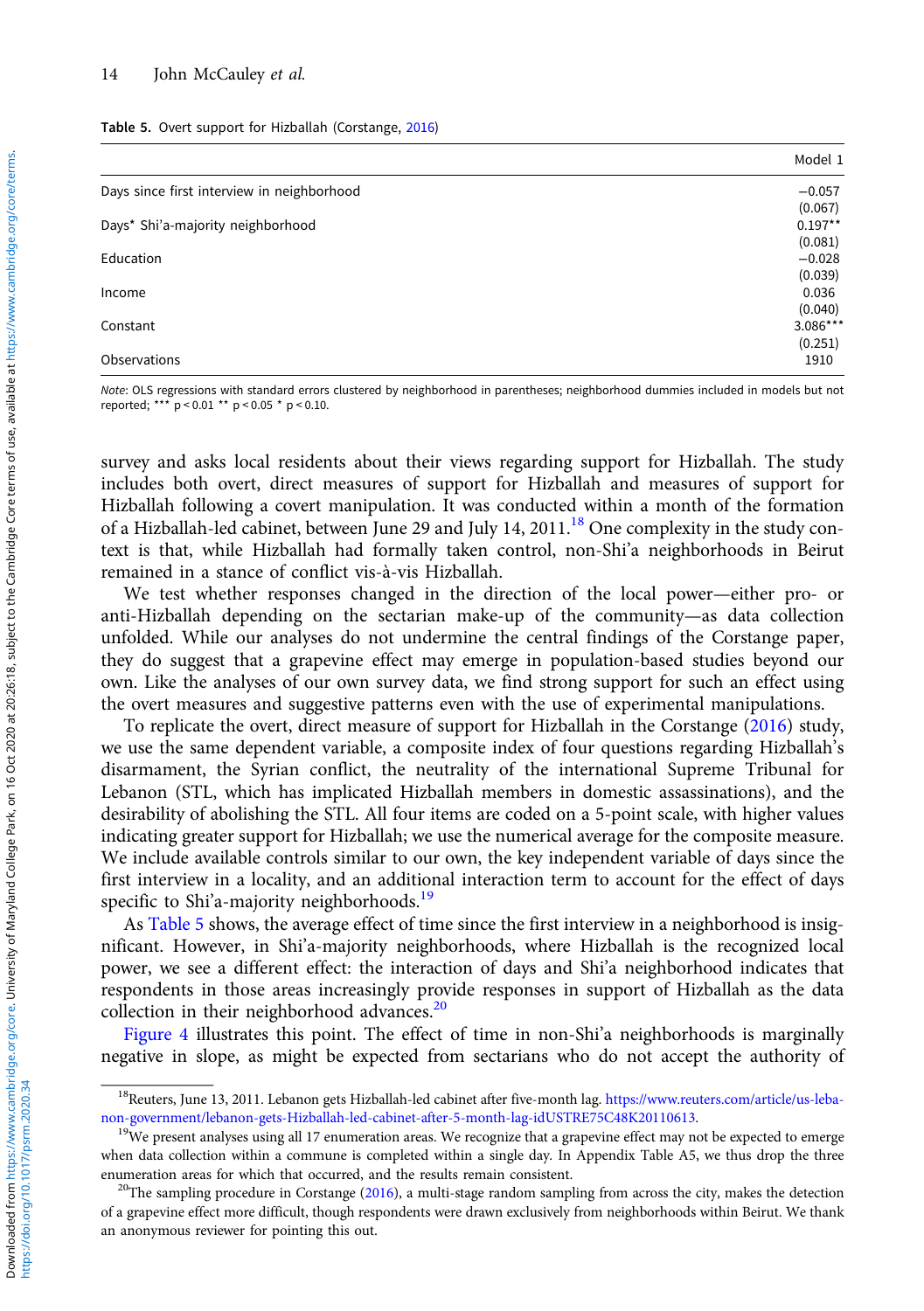<span id="page-14-0"></span>

Figure 4. Effect of Days on Hizballah Support in Shi'a versus Non-Shi'a Neighborhoods (Corstange, [2016\)](#page-17-0).

Hizballah. In Shi'a neighborhoods, however, responses move in a positive, pro-Hizballah direction as data collection within each neighborhood progresses.

The Corstange study also includes an experimental treatment aimed at eliciting the effects of a Hizballah antagonist, the United States, in an unobtrusive manner. The treatments—embedded in enumerator introductions—expose respondents to a variety of putative sponsors, including academic and governmental, and the United States and non-U.S. sponsors.<sup>21</sup> Among the 2100 respondents who consented to the survey, 381 individuals were assigned to the control group, while 434 individuals were told that the survey was conducted on behalf of "the American Embassy." Other treatments included "the University of Maryland" and "the Canadian Embassy."<sup>22</sup> Again, the outcome variable is a composite index that captures local residents' support for Hizballah.

We have no theoretical expectations regarding the starting point of responses at the outset of data collection. However, if a grapevine effect exists in the data, we should expect to see that both treated and control responses from Shi'a neighborhoods tilt in the pro-Hizballah direction as data collection progresses (because both respond to the same outcome measure of Hizballah support), and that those exposed to the United States treatment display an even stronger tendency in this direction after having been cued to this antagonist of the incumbent local power.

The limited sample size for the experimental component of the study does not leave us room to detect statistically significant results, but [Figure 5](#page-15-0) illustrates a pattern in keeping with a potential grapevine effect. In it, we plot OLS regression results for the effects of time on Hizballah support among treated and control respondents living in Shi'a and non-Shi'a neighborhoods.

<sup>21</sup>See Appendix Table A6 for the treatment script.

<sup>&</sup>lt;sup>22</sup>For the purposes of this paper, we include only the control group and the group treated with "American Embassy" in our analysis.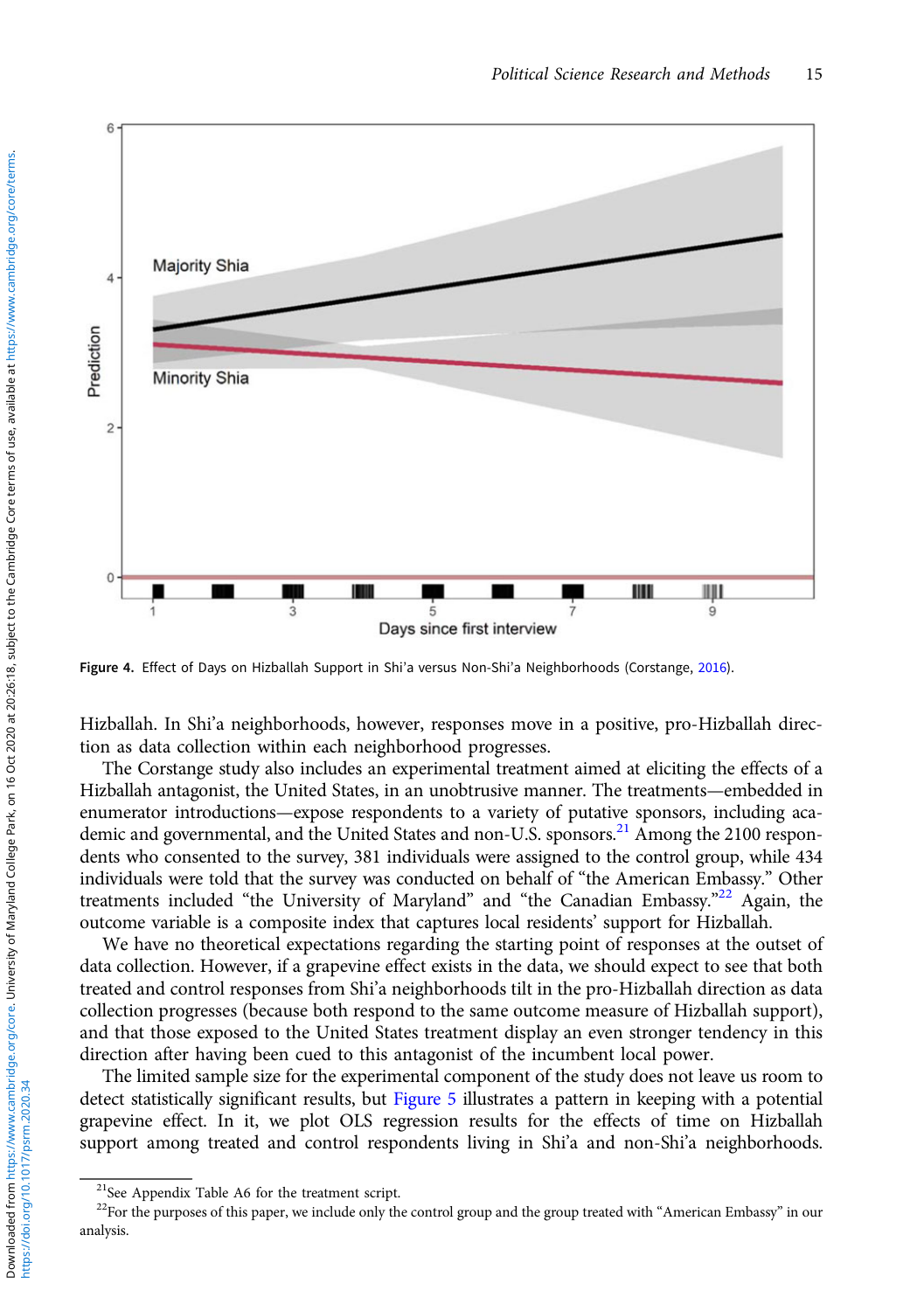<span id="page-15-0"></span>

Figure 5. Plotted Experimental Results in Shi'a and Non-Shi'a Neighborhoods (Corstange, [2016](#page-17-0)). Note: Standard errors clustered by neighborhood.

The top two lines represent control and treatment responses in the Shi'a-majority areas. They indicate that support for Hizballah gradually rises among the control group and that the responses of treated participants increase even more starkly in this direction. The bottom two lines represent the control and treatment responses in non-Shi'a neighborhoods; interestingly, while the control group respondents remain steady in their (clearly inferior) support for Hizballah, evidence of increasing support for Hizballah over the course of data collection among those treated with the American cue again emerges, perhaps as fear of Hizballah reprisal seeps even into those neighborhoods.

Corstange ([2016\)](#page-17-0) shows that, in the context of systematic opting-out of survey participation by some respondents, purported U.S. sponsorship makes people in Beirut more supportive of U.S.-favored policies and less supportive of Hizballah interests. Our grapevine analysis additionally suggests that, while the average treatment effect remains robust, responses in Shi'a neighborhoods gradually tilt in a relative pro-Hizballah direction as data collection progresses. Corstange's conclusion may thus be considered a conservative one, as it persists despite the apparent tendency of some respondents to alter their responses out of fear of the local Shi'a power.

# 5. Conclusion

The study of sensitive research topics, such as support for violent extremism, is often put at risk by respondent's inability or unwillingness to provide truthful answers. Even when subtle, experimental measures are employed, the research still typically takes place on-the-ground and amongst populations keen to understand the purpose and to respond appropriately.

In this study, we described a pattern previously overlooked in research on sensitive topics: as data collection on violent extremism proceeds, community members who respond later in the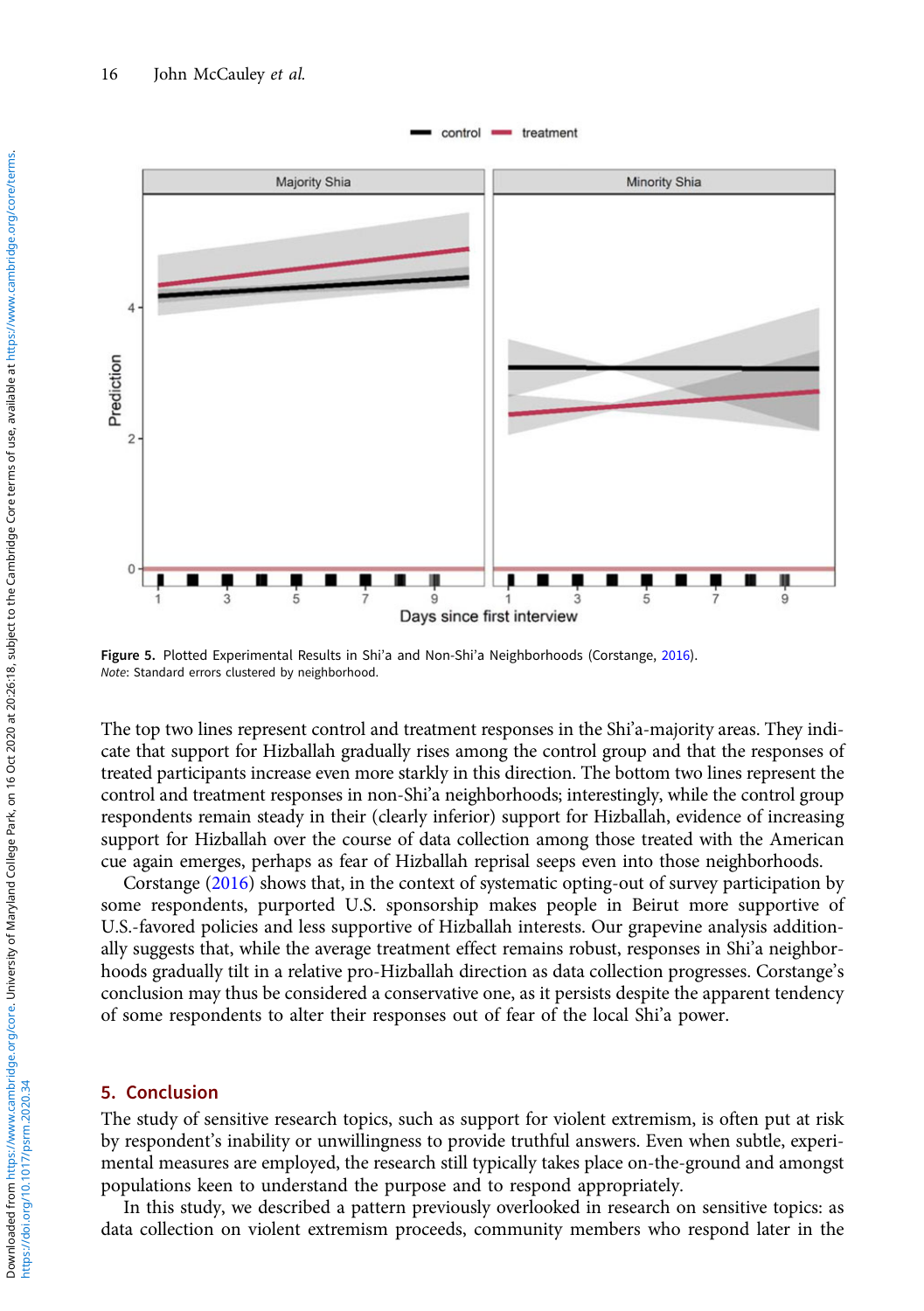data collection process tend to give answers that differ systematically from earlier ones, tilting in the direction of support for the local incumbent power holder. We first document that effect in responses to overt survey questions in two different surveys, each with over 7700 respondents, conducted in Burkina Faso, Chad, and Niger. The results suggest a shift of 30 percentage points or more away from support for extremist violence and thus toward the government's preferred view. We further demonstrate that even a subtle measure of extremist support using an endorsement experiment is susceptible to systematic changes as data collection in the locality progresses, appearing in one of our two surveys. We interpret these findings as indicating steadily increasing expressions of support for the formal government and security forces of these countries as time elapses. We find consistent evidence not just in our original surveys that elicit attitudes regarding AQIM in the Sahel, but also from a separate study based in Lebanon (Corstange, [2016](#page-17-0)), which differs from our own surveys in terms of the implicated Islamist group, the type of experimental treatment, and the entity with de facto local power.

We suggest that the most plausible mechanism driving these results is a grapevine effect that results in the gradual emergence of a pro-incumbent power bias among respondents that we attribute to a fear of reprisal. Participants in population-based surveys, especially in rural and developing areas, tend to share details of the data collection with neighbors, and the accumulated knowledge likely raises suspicions regarding even subtle and nuanced treatments. Participants may also suspect that their responses are not always kept confidential, so as more community members find out about a sensitive survey and then take part themselves, their responses may tilt in the favor of the de facto local power for fear of retribution for deviant or uncooperative responses. Alternatively, the pattern we have identified could be the result of genuine attitude changes rather than strategically manipulated ones, perhaps as local powers begin to engage in more salutary behavior vis-à-vis community members over the course of data collection in each commune. We view this explanation as less likely,  $^{23}$  though we leave the testing of mechanisms for other studies.

The study raises other possibilities for future research, as well. First, this study focused on one sensitive topic, support for violent Islamist groups. Other studies might examine changes in response patterns over the course of data collection in studies related to government versus opposition support, attitudes toward foreigners and immigrants, and other sensitive topics. It is worth reiterating, however, that we anticipate grapevine effects principally when fear of reprisal for insubordinate responses exists. Second, with more such studies, researchers will be in a position to evaluate the time it takes for response patterns to change in favor of the local incumbent power. We suspect that it will be consistent with the time it takes for news to travel through the grapevine across a local community. Finally, we do not expect that the grapevine effect would persist beyond the life of one enumeration of surveys, but researchers could explore the temporal legacy of a grapevine effect with follow-on surveys at systematically different intervals following the first. $^{24}$ 

The findings suggest three important lessons for researchers studying sensitive topics through population-based data collection, using both overt and experimental methods. One is to be mindful of information sharing and participants' perceptions of local power holders. For example, where culturally appropriate, the study may represent a call to more stridently insist on privacy in the conduct of individual interviews with participants. Second, if indeed subtle, experimental measures provide a more precise estimation of true attitudes, this would suggest that earlier

<sup>&</sup>lt;sup>23</sup>We evaluated patterns in both government and extremist violence over the course of our survey periods, using data from ACLED; we found no pattern that would explain a change in the behavior of authorities. Further, their efforts to change behavior would have to be carried out at different times in different communes, according to the data collection schedule.<br><sup>24</sup>Researchers are increasingly attuned to survey fatigue across multiple surveys in heavily enume

nomenon alters responses on subsequent surveys, so too could fears of reprisal regarding sensitive topics, though the grapevine effect that we note may be supplanted by broader pro-incumbent power support in that case. We thank an anonymous reviewer for this insight.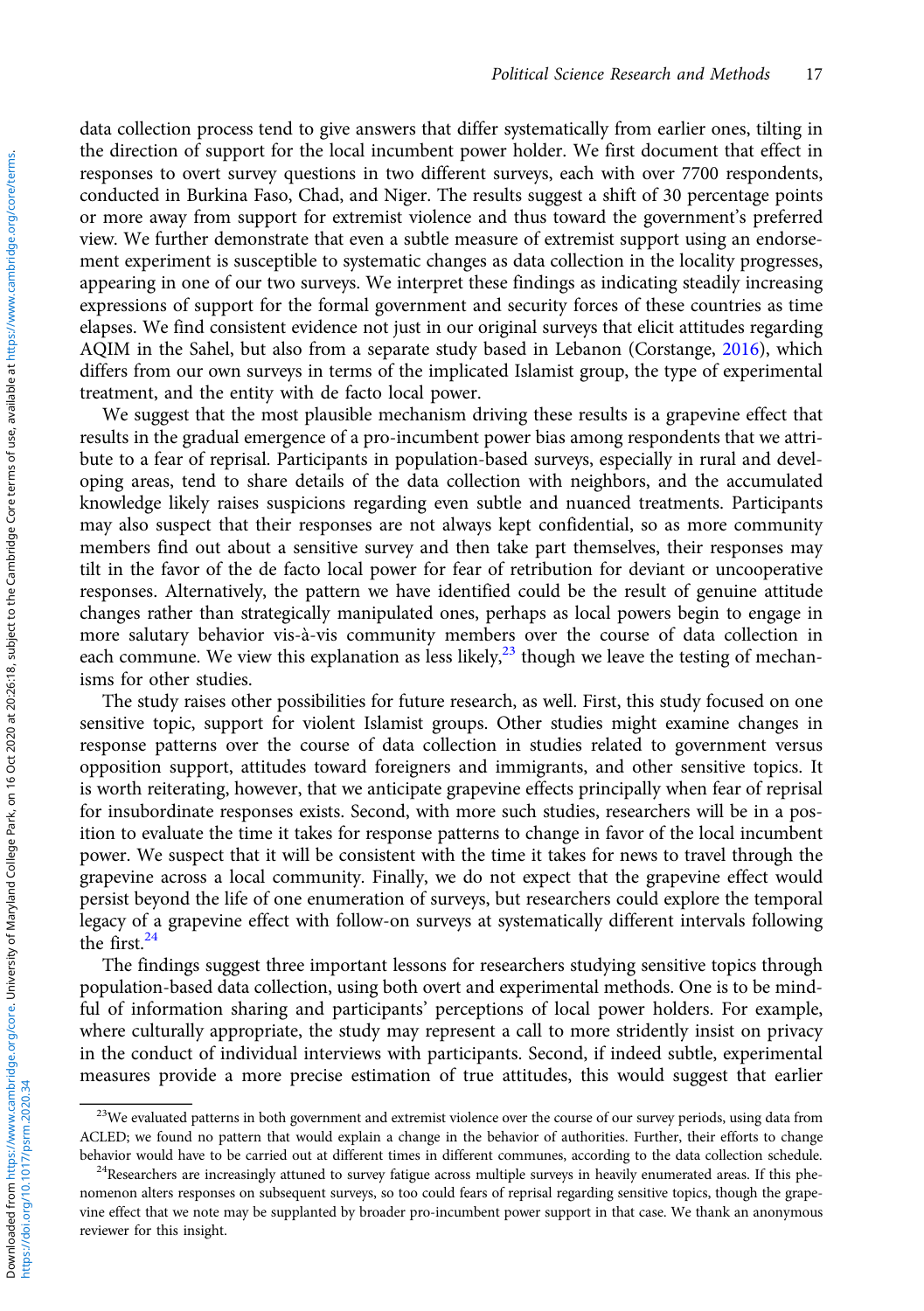<span id="page-17-0"></span>responses are capturing attitudes before strategic gaming and the fear of retribution set in and adulterate the very attitudes we seek to measure. Data collection using experimental measures certainly appears to mitigate the challenge to some degree. Finally, more enumerators working over a shorter period of time should constitute an additional advantage over more drawn out survey work on sensitive topics like violent extremism. Researchers face a tradeoff in recruiting larger enumeration teams, which can pose challenges in terms of quality control, but they would have the added confidence that word-of-mouth would not undermine the validity of their findings on sensitive research topics.

Supplementary material. The supplementary material for this article can be found at <https://doi.org/10.1017/psrm.2020.34>

Acknowledgements. We thank Trey Billing, Jushua Kalla, and anonymous reviewers for their feedback and input. Data collection was supported by the United States Agency for International Development (USAID/West Africa) Evaluation & Analytical Services (EAS) Project.

# References

- Adida CL, Ferree KE, Posner DN and Robinson AL (2016) Who's asking? Interviewer coethnicity effects in African Survey Data. Comparative Political Studie 49, 1630–1660.
- Alexander Y (2012) Special update report: terrorism in North, West, & Central Africa: from 9/11 to the Arab Spring. International Center for Terrorism Studies 3, 1–52.
- Antwi-Boateng O (2017) The rise of pan-islamic terrorism in Africa: a global security challenge. Politics & Policy 45, 253–284.
- Atran S, Axelrod R, Davis R and Fischhoff B (2017) Challenges in researching terrorism from the field. Science (New York, N.Y.) 355, 352–354.
- Berinsky A (2004) Can we talk? Self-presentation and the survey response. Political Psychology 25, 643–659.
- Blair G, Fair CC, Malhotra N and Shapiro JN (2013) Poverty and support for militant politics: evidence from Pakistan. American Journal of Political Science 57, 30–48.
- Blair G, Imai K and Lyall J (2014) Comparing and combining list and endorsement experiments: evidence from Afghanistan. American Journal of Political Science 58, 1043–1063.
- Blaydes L and Gillum RM (2013) Religiosity-of-interviewer effects: assessing the impact of veiled enumerators on survey response in Egypt. Politics and Religion 6, 459–482.
- Bullock W, Imai K and Shapiro JN (2011) Statistical analysis of endorsement experiments: measuring support for militant groups in Pakistan. Political Analysis 19, 363–384.
- Corstange D (2014) Foreign-sponsorship effects in developing-world surveys: evidence from a field experiment in Lebanon. Public Opinion Quarterly 78, 474–484.
- Corstange D (2016) Anti-American behavior in the Middle East: evidence from a field experiment in Lebanon. The Journal of Politics 78, 311–325.
- Douglas M (2015) Their evil lies in the grapevine effect: assessment of damages in defamation by social media. Media and Arts Law Review 20, 367–379.
- Davis DW and Silver BD (2003) Stereotype threat and race of interviewer effects in a survey on political knowledge. American Journal of Political Science 47, 33–45.
- Fair CC, Littman R and Nugent ER (2018) Conceptions of sharia and support for militancy and democratic values: evidence from Pakistan. Political Science Research and Methods 6, 429–448.
- Finkel SE, Guterbock TM and Borg MJ (1991) Race-of-interviewer effects in a preelection poll Virginia 1989. Public Opinion Quarterly 55, 313–330.
- Freedman DA (2008) Randomization does not justify logistic regression. Statistical Science 23, 237–249.
- Fugii LA (2012) Research ethics 101: dilemmas and responsibilities. PS: Political Science and Politics 45, 717–723.
- Goldsmith A (2005) Police reform and the problem of trust. Theoretical Criminology 9, 443-470.
- Goodson LP (2001) Perverting Islam: Taliban social policy toward women. Central Asian Survey 20, 415-426.
- Grossman G, Gazal-Ayal O, Pimentel SD and Weinstein JM (2016) Descriptive representation and judicial outcomes in multiethnic societies. American Journal of Political Science 60, 44–69.
- Hainmueller J and Hopkins DJ (2015) The hidden American immigration consensus: a conjoint analysis of attitudes toward immigrants. American Journal of Political Science 59, 529–548.
- Hershfield AF, Rohling NG, Kerr GB and Hursh-Cesar G (1983) Fieldwork in rural areas. In Bulmer M and Warwick DP (eds), Social Research in Developing Countries: Surveys and Censuses in the Third World. London: Routledge, pp. 241–252.
- Holtgraves T (2004) Social desirability and self-reports: testing models of socially desirable responding. Personality and Social Psychology Bulletin 30, 161–172.